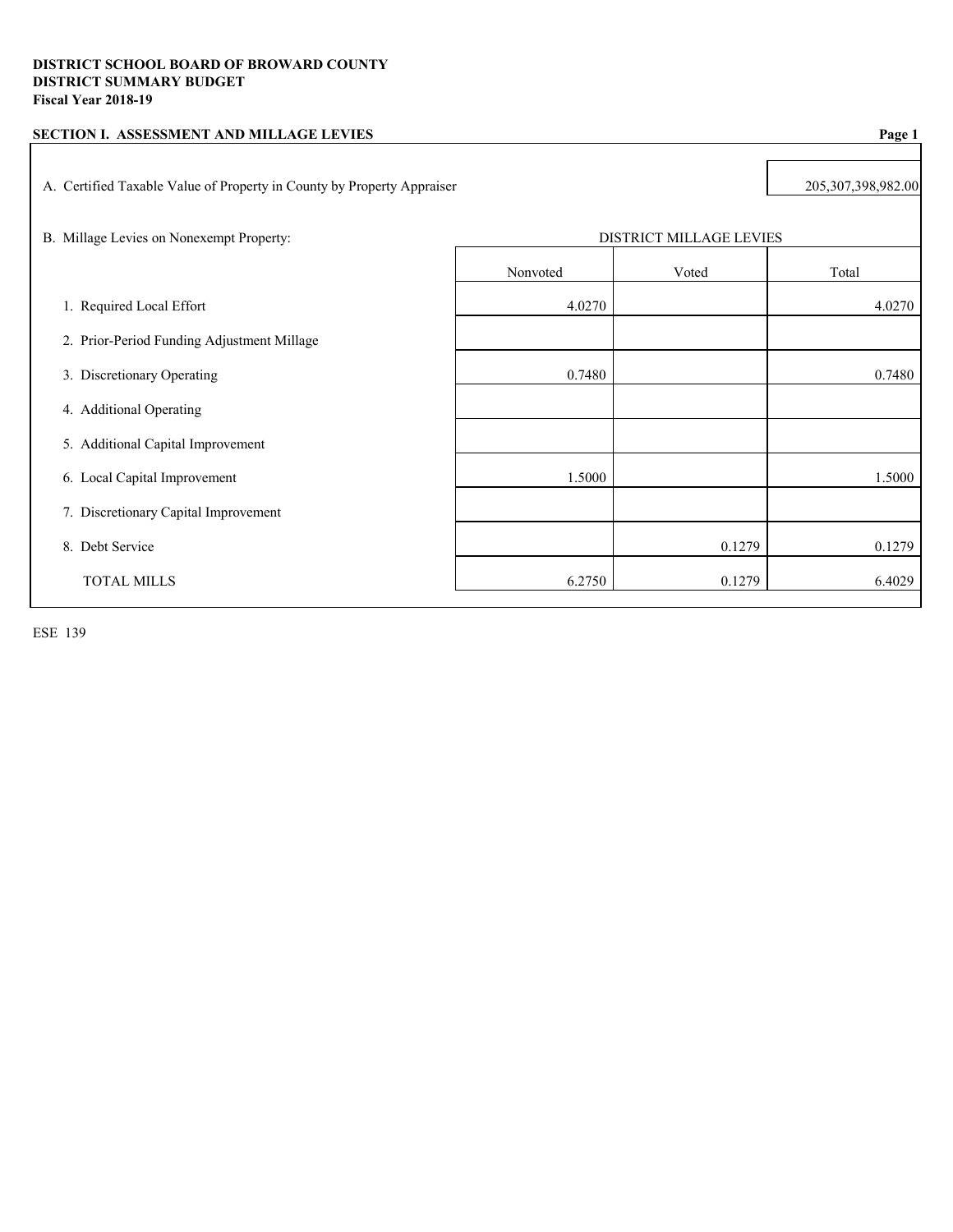| <b>SECTION II. GENERAL FUND - FUND 100</b>                                                        |              | Page 2                        |
|---------------------------------------------------------------------------------------------------|--------------|-------------------------------|
|                                                                                                   | Account      |                               |
| <b>ESTIMATED REVENUES</b>                                                                         | Number       |                               |
| <b>FEDERAL:</b>                                                                                   |              |                               |
| Federal Impact, Current Operations<br>Reserve Officers Training Corps (ROTC)                      | 3121<br>3191 | 2,000,000.00                  |
| Miscellaneous Federal Direct                                                                      | 3199         |                               |
| <b>Total Federal Direct</b>                                                                       | 3100         | 2,000,000.00                  |
| FEDERAL THROUGH STATE AND LOCAL:                                                                  |              |                               |
| Medicaid                                                                                          | 3202         | 18,450,000.00                 |
| National Forest Funds                                                                             | 3255         |                               |
| Federal Through Local                                                                             | 3280         |                               |
| Miscellaneous Federal Through State                                                               | 3299         |                               |
| Total Federal Through State and Local                                                             | 3200         | 18,450,000.00                 |
| STATE:                                                                                            |              |                               |
| Florida Education Finance Program (FEFP)                                                          | 3310         | 732,096,375.00                |
| Workforce Development                                                                             | 3315         | 73,976,065.00                 |
| Workforce Development Capitalization Incentive Grant<br>Workforce Education Performance Incentive | 3316         |                               |
| <b>Adults With Disabilities</b>                                                                   | 3317<br>3318 | 600,000.00<br>800,000.00      |
| CO&DS Withheld for Administrative Expenditure                                                     | 3323         |                               |
| Diagnostic and Learning Resources Centers                                                         | 3335         |                               |
| Sales Tax Distribution (s. 212.20(6)(d)6.a., F.S.)                                                | 3341         | 446,500.00                    |
| <b>State Forest Funds</b>                                                                         | 3342         |                               |
| <b>State License Tax</b>                                                                          | 3343         | 300,000.00                    |
| District Discretionary Lottery Funds                                                              | 3344         | 494,880.00                    |
| Class Size Reduction Operating Funds                                                              | 3355         | 307,398,446.00                |
| Florida School Recognition Funds                                                                  | 3361         | 13,887,539.00                 |
| Voluntary Prekindergarten Program (VPK)                                                           | 3371         | 2,179,564.00                  |
| Preschool Projects                                                                                | 3372         |                               |
| <b>Reading Programs</b>                                                                           | 3373         |                               |
| Full-Service Schools Program                                                                      | 3378         |                               |
| State Through Local                                                                               | 3380         |                               |
| Other Miscellaneous State Revenues                                                                | 3399         | 300,000.00                    |
| <b>Total State</b>                                                                                | 3300         | 1,132,479,369.00              |
| LOCAL:                                                                                            |              |                               |
| District School Taxes<br><b>Tax Redemptions</b>                                                   | 3411<br>3421 | 941, 103, 688. 00             |
| Payment in Lieu of Taxes                                                                          | 3422         |                               |
| <b>Excess Fees</b>                                                                                | 3423         |                               |
| Tuition                                                                                           | 3424         |                               |
| Rent                                                                                              | 3425         | 1,500,000.00                  |
| Investment Income                                                                                 | 3430         | 4,000,000.00                  |
| Gifts, Grants and Bequests                                                                        | 3440         |                               |
| <b>Adult General Education Course Fees</b>                                                        | 3461         | 1,000,000.00                  |
| Postsecondary Career Certificate and Applied Technology Diploma                                   | 3462         | 6,000,000.00                  |
| Continuing Workforce Education Course Fees                                                        | 3463         |                               |
| Capital Improvement Fees                                                                          | 3464         |                               |
| Postsecondary Lab Fees                                                                            | 3465         |                               |
| Lifelong Learning Fees                                                                            | 3466         | 280,000.00                    |
| <b>GED®</b> Testing Fees                                                                          | 3467         |                               |
| Financial Aid Fees                                                                                | 3468         |                               |
| Other Student Fees                                                                                | 3469         | 1,500,000.00                  |
| Preschool Program Fees                                                                            | 3471         | 1,300,000.00                  |
| Prekindergarten Early Intervention Fees                                                           | 3472         |                               |
| School-Age Child Care Fees                                                                        | 3473         | 16,200,000.00                 |
| Other Schools, Courses and Classes Fees<br>Miscellaneous Local Sources                            | 3479<br>3490 | 3,000,000.00<br>29,799,836.00 |
| <b>Total Local</b>                                                                                | 3400         | 1,005,683,524.00              |
| TOTAL ESTIMATED REVENUES                                                                          |              | 2,158,612,893.00              |
| <b>OTHER FINANCING SOURCES:</b>                                                                   |              |                               |
| Loans                                                                                             | 3720         |                               |
| Sale of Capital Assets                                                                            | 3730         |                               |
| <b>Loss Recoveries</b>                                                                            | 3740         |                               |
| Transfers In:                                                                                     |              |                               |
| From Debt Service Funds                                                                           | 3620         |                               |
| From Capital Projects Funds                                                                       | 3630         | 105,439,450.00                |
| From Special Revenue Funds                                                                        | 3640         | 1,200,000.00                  |
| From Permanent Funds                                                                              | 3660         |                               |
| From Internal Service Funds                                                                       | 3670         |                               |
| From Enterprise Funds                                                                             | 3690         |                               |
| Total Transfers In                                                                                | 3600         | 106,639,450.00                |
| <b>TOTAL OTHER FINANCING SOURCES</b>                                                              |              | 106,639,450.00                |
| Fund Balance, July 1, 2018                                                                        | 2800         | 152,800,000.00                |
| <b>TOTAL ESTIMATED REVENUES, OTHER</b><br>FINANCING SOURCES AND FUND BALANCE                      |              | 2,418,052,343.00              |
|                                                                                                   |              |                               |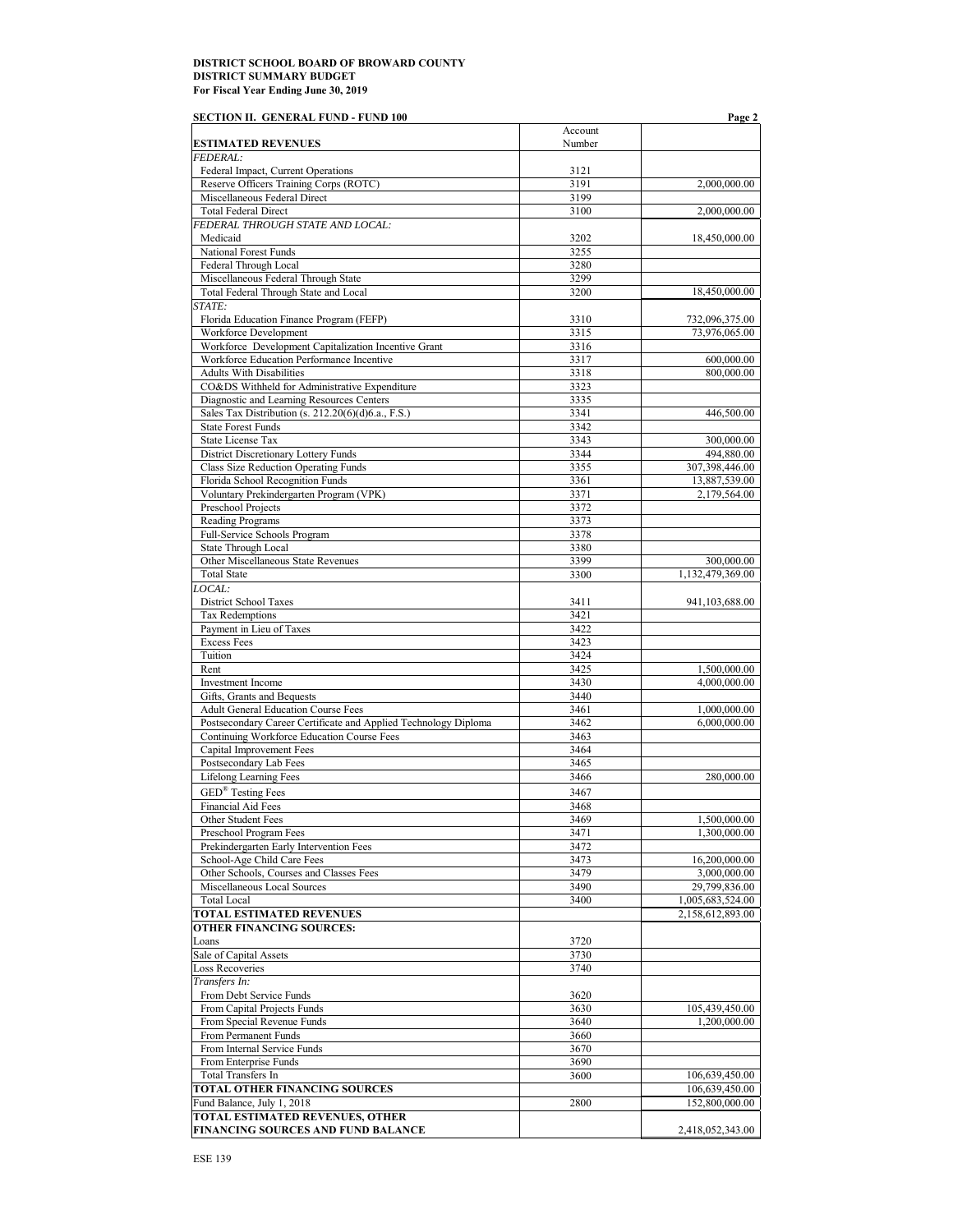#### **SECTION II. GENERAL FUND - FUND 100 (Continued) Page 3**

|                                                        | Account |                  | Salaries         | <b>Employee Benefits</b> | <b>Purchased Services</b> | <b>Energy Services</b> | Materials and Supplies | Capital Outlay | Other        |
|--------------------------------------------------------|---------|------------------|------------------|--------------------------|---------------------------|------------------------|------------------------|----------------|--------------|
| <b>APPROPRIATIONS</b>                                  | Number  | Totals           | 100              | 200                      | 300                       | 400                    | 500                    | 600            | 700          |
| Instruction                                            | 5000    | 1,488,210,841.00 | 824,732,158.00   | 251,533,498.00           | 363,334,058.00            | 5,567.00               | 41,768,197.00          | 6,338,438.00   | 498,925.00   |
| <b>Student Support Services</b>                        | 6100    | 128,255,216.00   | 92,134,065.00    | 28,467,861.00            | 3,963,686.00              |                        | 3,610,061.00           | 72,093.00      | 7,450.00     |
| <b>Instructional Media Services</b>                    | 6200    | 21,588,028,00    | 14,218,531.00    | 4,151,160.00             | 110,609.00                |                        | 627,785.00             | 2,288,538.00   | 191,405.00   |
| <b>Instruction and Curriculum Development Services</b> | 6300    | 26,759,970.00    | 17,147,506.00    | 5,400,667.00             | 3,280,869.00              |                        | 626,931.00             | 65,429.00      | 238,568.00   |
| <b>Instructional Staff Training Services</b>           | 6400    | 11,071,546.00    | 5,881,594.00     | 1,824,421.00             | 1,401,570.00              |                        | 292,095.00             | 8,794.00       | 1,663,072.00 |
| <b>Instruction-Related Technology</b>                  | 6500    | 24,225,100.00    | 18,286,293.00    | 5,618,281.00             | 131,756.00                |                        | 6,550.00               | 180,646.00     | 1,574.00     |
| Board                                                  | 7100    | 4,975,712.00     | 2,470,390.00     | 792,476.00               | 1,581,583.00              |                        | 21,998.00              | 1.050.00       | 108,215.00   |
| General Administration                                 | 7200    | 8,525,015.00     | 4,566,172.00     | 1,409,606.00             | 1,128,273.00              |                        | 102,088.00             | 1,285,370.00   | 33,506.00    |
| School Administration                                  | 7300    | 138,075,468.00   | 105,168,781.00   | 31,863,125.00            | 566,264.00                | 125.00                 | 279,313.00             | 181,635.00     | 16,225.00    |
| Facilities Acquisition and Construction                | 7400    |                  |                  |                          |                           |                        |                        |                |              |
| <b>Fiscal Services</b>                                 | 7500    | 9,478,018.00     | 6,707,951.00     | 2.052.633.00             | 469,108.00                |                        | 57,317.00              | 2,862.00       | 188,147.00   |
| Food Service                                           | 7600    |                  |                  |                          |                           |                        |                        |                |              |
| Central Services                                       | 7700    | 67,476,127.00    | 21,739,387.00    | 6,533,189.00             | 37,801,832.00             |                        | 416,387.00             | 681,643.00     | 303,689.00   |
| <b>Student Transportation Services</b>                 | 7800    | 81,799,348.00    | 52,169,108.00    | 16,453,723.00            | 4,247,824.00              | 6,334,486.00           | 2,492,956.00           | 100,326.00     | 925.00       |
| Operation of Plant                                     | 7900    | 178,169,745.00   | 64,374,710.00    | 19,920,367.00            | 42.247.188.00             | 46,946,056.00          | 4,536,482.00           | 143,172.00     | 1,770.00     |
| Maintenance of Plant                                   | 8100    | 62,728,236.00    | 5,881,011.00     | 1,668,770.00             | 37,242,307.00             | 2,398,230.00           | 12,738,483.00          | 2,753,784.00   | 45,651.00    |
| Administrative Technology Services                     | 8200    | 2,804,693.00     | 2,009,270.00     | 599,875.00               | 137,981.00                |                        | 57,567.00              |                |              |
| <b>Community Services</b>                              | 9100    | 15,056,291.00    | 8,405,498.00     | 2,592,440.00             | 1,537,072.00              |                        | 1.811.144.00           | 663,137.00     | 47,000.00    |
| Debt Service                                           | 9200    | 1,480,417.00     |                  |                          |                           |                        |                        |                | 1,480,417.00 |
| Other Capital Outlay                                   | 9300    |                  |                  |                          |                           |                        |                        |                |              |
| <b>TOTAL APPROPRIATIONS</b>                            |         | 2,270,679,771.00 | 1,245,892,425.00 | 380,882,092.00           | 499,181,980.00            | 55,684,464.00          | 69,445,354.00          | 14,766,917.00  | 4,826,539.00 |
| <b>OTHER FINANCING USES:</b>                           |         |                  |                  |                          |                           |                        |                        |                |              |
| Transfers Out: (Function 9700)                         |         |                  |                  |                          |                           |                        |                        |                |              |
| To Debt Service Funds                                  | 920     |                  |                  |                          |                           |                        |                        |                |              |
| To Capital Projects Funds                              | 930     |                  |                  |                          |                           |                        |                        |                |              |
| To Special Revenue Funds                               | 940     | 40,000.00        |                  |                          |                           |                        |                        |                |              |
| To Permanent Funds                                     | 960     |                  |                  |                          |                           |                        |                        |                |              |
| To Internal Service Funds                              | 970     |                  |                  |                          |                           |                        |                        |                |              |
| To Enterprise Funds                                    | 990     |                  |                  |                          |                           |                        |                        |                |              |
| <b>Total Transfers Out</b>                             | 9700    | 40,000.00        |                  |                          |                           |                        |                        |                |              |
| TOTAL OTHER FINANCING USES                             |         | 40,000.00        |                  |                          |                           |                        |                        |                |              |
| Nonspendable Fund Balance, June 30, 2019               | 2710    | 21,500,000.00    |                  |                          |                           |                        |                        |                |              |
| Restricted Fund Balance, June 30, 2019                 | 2720    | 7,900,000.00     |                  |                          |                           |                        |                        |                |              |
| Committed Fund Balance, June 30, 2019                  | 2730    | 54,300,000.00    |                  |                          |                           |                        |                        |                |              |
| Assigned Fund Balance, June 30, 2019                   | 2740    | 18,300,000.00    |                  |                          |                           |                        |                        |                |              |
| Unassigned Fund Balance, June 30, 2019                 | 2750    | 45,332,572.00    |                  |                          |                           |                        |                        |                |              |
| <b>TOTAL ENDING FUND BALANCE</b>                       | 2700    | 147,332,572.00   |                  |                          |                           |                        |                        |                |              |

2700 147,332,572.00

**TOTAL APPROPRIATIONS, OTHER FINANCING USES AND FUND BALANCE** 2,418,052,343.00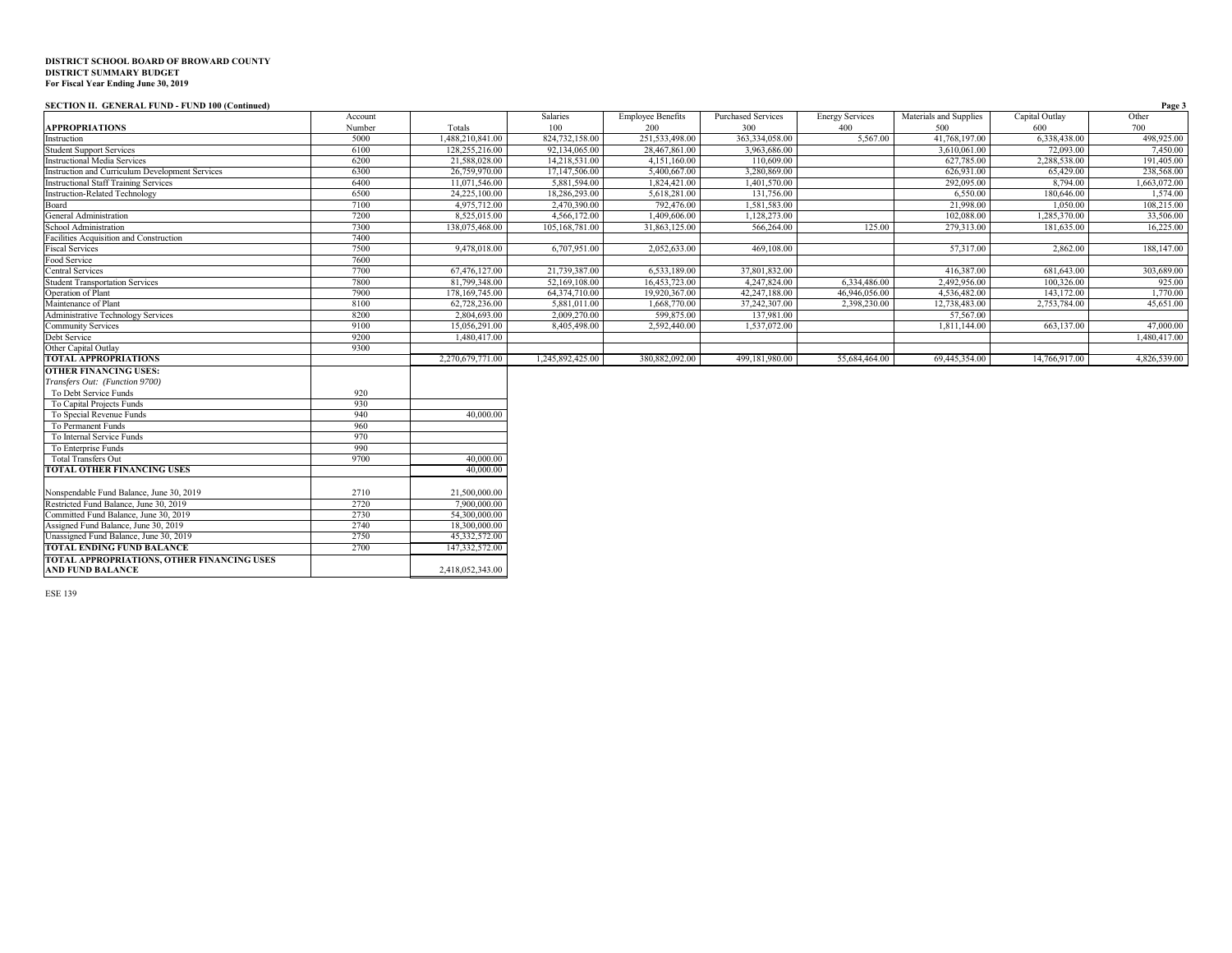| <b>SECTION III. SPECIAL REVENUE FUNDS - FOOD SERVICES - FUND 410</b> |         | Page 4         |
|----------------------------------------------------------------------|---------|----------------|
|                                                                      | Account |                |
| <b>ESTIMATED REVENUES</b>                                            | Number  |                |
| <b>FEDERAL DIRECT:</b>                                               |         |                |
| Miscellaneous Federal Direct                                         | 3199    |                |
| <b>Total Federal Direct</b>                                          | 3100    |                |
| FEDERAL THROUGH STATE AND LOCAL:                                     |         |                |
| National School Lunch Act                                            | 3260    | 88,786,152.00  |
| <b>USDA-Donated Commodities</b>                                      | 3265    | 8,025,313.00   |
| Federal Through Local                                                | 3280    |                |
| Miscellaneous Federal Through State                                  | 3299    | 2,220,936.00   |
| Total Federal Through State and Local                                | 3200    | 99,032,401.00  |
| STATE:                                                               |         |                |
| School Breakfast Supplement                                          | 3337    | 522,660.00     |
| School Lunch Supplement                                              | 3338    | 717,038.00     |
| <b>State Through Local</b>                                           | 3380    |                |
| Other Miscellaneous State Revenues                                   | 3399    |                |
| <b>Total State</b>                                                   | 3300    | 1,239,698.00   |
| LOCAL:                                                               |         |                |
| <b>Investment</b> Income                                             | 3430    | 114,039.00     |
| Gifts, Grants and Bequests                                           | 3440    |                |
| Food Service                                                         | 3450    | 11,684,086.00  |
| Other Miscellaneous Local Sources                                    | 3495    | 50,102.00      |
| <b>Total Local</b>                                                   | 3400    | 11,848,227.00  |
| <b>TOTAL ESTIMATED REVENUES</b>                                      |         | 112,120,326.00 |
| <b>OTHER FINANCING SOURCES:</b>                                      |         |                |
| Loans                                                                | 3720    |                |
| Sale of Capital Assets                                               | 3730    |                |
| <b>Loss Recoveries</b>                                               | 3740    |                |
| Transfers In:                                                        |         |                |
| From General Fund                                                    | 3610    |                |
| From Debt Service Funds                                              | 3620    |                |
| From Capital Projects Funds                                          | 3630    |                |
| Interfund                                                            | 3650    |                |
| From Permanent Funds                                                 | 3660    |                |
| From Internal Service Funds                                          | 3670    |                |
| From Enterprise Funds                                                | 3690    |                |
| <b>Total Transfers In</b>                                            | 3600    |                |
| <b>TOTAL OTHER FINANCING SOURCES</b>                                 |         |                |
|                                                                      |         |                |
| Fund Balance, July 1, 2018                                           | 2800    | 55,376,587.00  |
| <b>TOTAL ESTIMATED REVENUES, OTHER FINANCING</b>                     |         |                |
| <b>SOURCES AND FUND BALANCE</b>                                      |         | 167,496,913.00 |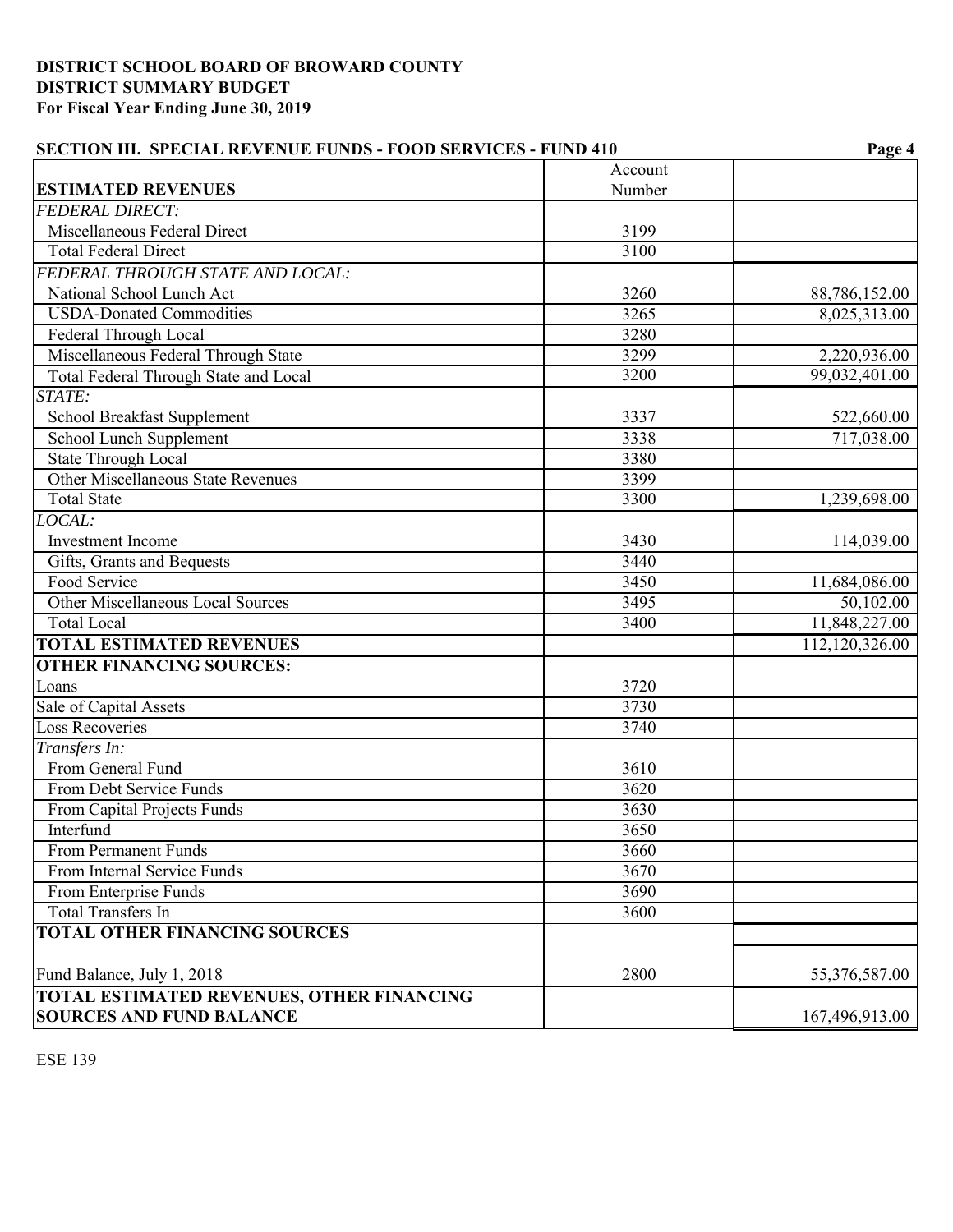# **SECTION III. SPECIAL REVENUE FUNDS - FOOD SERVICES - FUND 410 (CONTINUED) Page 5**

|                                                   | Account          |                |
|---------------------------------------------------|------------------|----------------|
| <b>APPROPRIATIONS</b>                             | Number           |                |
| Food Services: (Function 7600)                    |                  |                |
| <b>Salaries</b>                                   | 100              | 30,745,812.00  |
| <b>Employee Benefits</b>                          | 200              | 15,804,678.00  |
| <b>Purchased Services</b>                         | 300              | 5,153,961.00   |
| <b>Energy Services</b>                            | 400              | 1,576,340.00   |
| <b>Materials and Supplies</b>                     | $\overline{500}$ | 58,070,421.00  |
| Capital Outlay                                    | 600              | 20,175,409.00  |
| Other                                             | 700              | 3,274,202.00   |
| Capital Outlay (Function 9300)                    | $\overline{600}$ |                |
| <b>TOTAL APPROPRIATIONS</b>                       |                  | 134,800,823.00 |
| <b>OTHER FINANCING USES:</b>                      |                  |                |
| Transfers Out (Function 9700)                     |                  |                |
| To General Fund                                   | 910              |                |
| To Debt Service Funds                             | $\overline{920}$ |                |
| To Capital Projects Funds                         | 930              |                |
| Interfund                                         | 950              |                |
| To Permanent Funds                                | 960              |                |
| To Internal Service Funds                         | 970              |                |
| To Enterprise Funds                               | 990              |                |
| <b>Total Transfers Out</b>                        | 9700             |                |
| <b>TOTAL OTHER FINANCING USES</b>                 |                  |                |
| Nonspendable Fund Balance, June 30, 2019          | 2710             | 3,517,385.00   |
| Restricted Fund Balance, June 30, 2019            | 2720             | 29,178,705.00  |
| Committed Fund Balance, June 30, 2019             | 2730             |                |
| Assigned Fund Balance, June 30, 2019              | 2740             |                |
| Unassigned Fund Balance, June 30, 2019            | 2750             |                |
| <b>TOTAL ENDING FUND BALANCE</b>                  | 2700             | 32,696,090.00  |
| <b>TOTAL APPROPRIATIONS, OTHER FINANCING USES</b> |                  |                |
| <b>AND FUND BALANCE</b>                           |                  | 167,496,913.00 |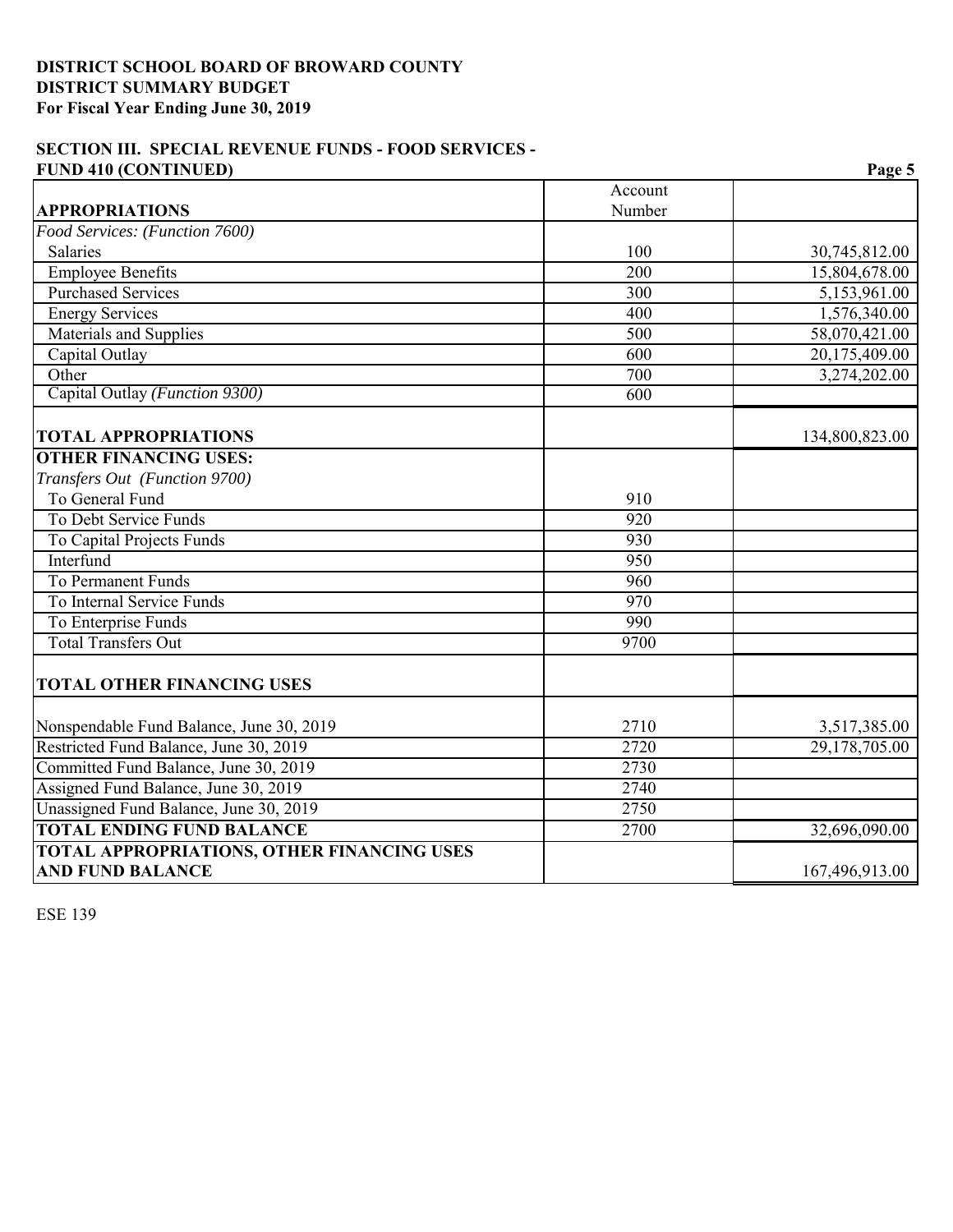## **SECTION IV. SPECIAL REVENUE FUNDS - OTHER FEDERAL PROGRAMS - FUND 420** Page 6

|                                                                  |                   | 1 agu v                        |
|------------------------------------------------------------------|-------------------|--------------------------------|
| <b>ESTIMATED REVENUES</b>                                        | Account<br>Number |                                |
| <b>FEDERAL DIRECT:</b>                                           |                   |                                |
| Head Start                                                       | 3130              | 16,163,323.00                  |
| Workforce Innovation and Opportunity Act                         | 3170              |                                |
| <b>Community Action Programs</b>                                 | 3180              |                                |
| Reserve Officers Training Corps (ROTC)                           | 3191              |                                |
| Pell Grants                                                      | 3192              |                                |
| Miscellaneous Federal Direct                                     | 3199              | 23,505,325.00                  |
| <b>Total Federal Direct</b>                                      | 3100              | 39,668,648.00                  |
| FEDERAL THROUGH STATE AND LOCAL:                                 |                   |                                |
| Career and Technical Education                                   | 3201              | 3,140,356.00                   |
| Medicaid                                                         | 3202              |                                |
| Workforce Innovation and Opportunity Act                         | 3220              | 2,888,050.00                   |
| Teacher and Principal Training and Recruiting - Title II, Part A | 3225              | 10,423,230.00                  |
| Math and Science Partnerships - Title II, Part B                 | 3226              |                                |
| Individuals with Disabilities Education Act (IDEA)               | 3230              | 57,987,992.00                  |
| Elementary and Secondary Education Act, Title I                  | 3240              | 84,029,507.00                  |
| Language Instruction - Title III                                 | 3241              | 5,011,842.00                   |
| Twenty-First Century Schools - Title IV                          | 3242              |                                |
| Federal Through Local                                            | 3280              |                                |
|                                                                  |                   |                                |
| Miscellaneous Federal Through State                              | 3299<br>3200      | 1,244,313.00<br>164,725,290.00 |
| Total Federal Through State And Local                            |                   |                                |
| STATE:                                                           |                   |                                |
| State Through Local                                              | 3380              |                                |
| Other Miscellaneous State Revenues                               | 3399              | 850,179.00                     |
| <b>Total State</b>                                               | 3300              | 850,179.00                     |
| LOCAL:                                                           |                   |                                |
| Investment Income                                                | 3430              |                                |
| Gifts, Grants and Bequests                                       | 3440              |                                |
| <b>Adult General Education Course Fees</b>                       | 3461              |                                |
| Other Miscellaneous Local Sources                                | 3495              | 5,027,543.00                   |
| <b>Total Local</b>                                               | 3400              | 5,027,543.00                   |
| <b>TOTAL ESTIMATED REVENUES</b>                                  |                   | 210,271,660.00                 |
| <b>OTHER FINANCING SOURCES:</b>                                  |                   |                                |
| Loans                                                            | 3720              |                                |
| Sale of Capital Assets                                           | 3730              |                                |
| Loss Recoveries                                                  | 3740              |                                |
| Transfers In:                                                    |                   |                                |
| From General Fund                                                | 3610              | 40,000.00                      |
| From Debt Service Funds                                          | 3620              |                                |
| From Capital Projects Funds                                      | 3630              |                                |
| Interfund                                                        | 3650              |                                |
| From Permanent Funds                                             | 3660              |                                |
| From Internal Service Funds                                      | 3670              |                                |
| From Enterprise Funds                                            | 3690              |                                |
| <b>Total Transfers In</b>                                        | 3600              | 40,000.00                      |
| <b>TOTAL OTHER FINANCING SOURCES</b>                             |                   | 40,000.00                      |
| Fund Balance, July 1, 2018                                       | 2800              |                                |
| TOTAL ESTIMATED REVENUES, OTHER FINANCING                        |                   |                                |
| <b>SOURCES AND FUND BALANCE</b>                                  |                   | 210,311,660.00                 |
|                                                                  |                   |                                |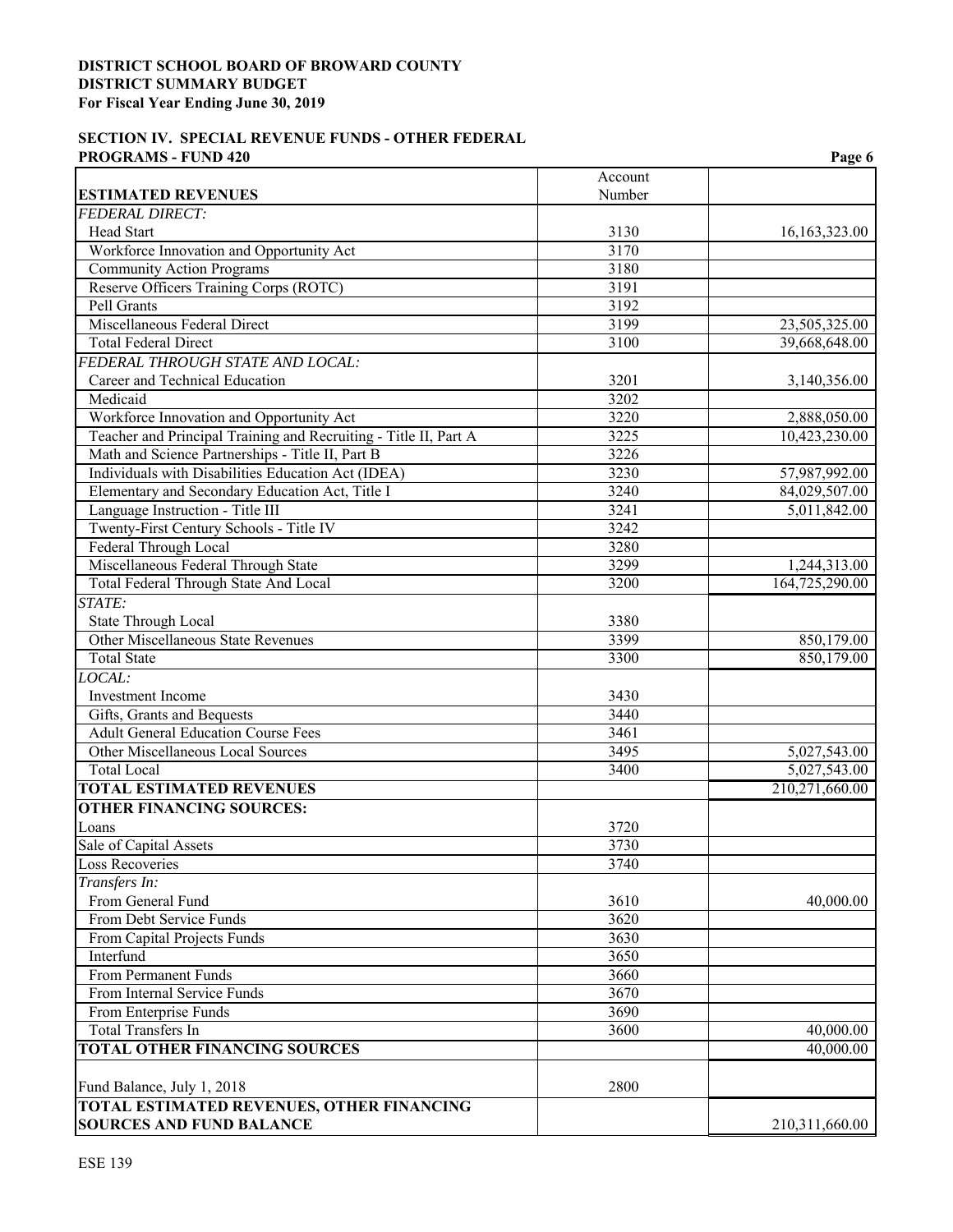#### **SECTION IV. SPECIAL REVENUE FUNDS - OTHER FEDERAL PROGRAMS - FUND 420 (Continued) Page 7**

| $\frac{1}{2}$                                   | Account | Totals         | Salaries       | <b>Employee Benefits</b> | <b>Purchased Services</b> | <b>Energy Services</b> | Materials and Supplies | Capital Outlay | Other         |
|-------------------------------------------------|---------|----------------|----------------|--------------------------|---------------------------|------------------------|------------------------|----------------|---------------|
| <b>APPROPRIATIONS</b>                           | Number  |                | 100            | 200                      | 300                       | 400                    | 500                    | 600            | 700           |
| Instruction                                     | 5000    | 137,262,910.00 | 79,949,986.00  | 30,422,524.00            | 16,841,853.00             |                        | 8,086,776.00           | 1,644,993.00   | 316,778.00    |
| <b>Student Support Services</b>                 | 6100    | 15,103,286.00  | 7,296,878.00   | 2,361,851.00             | 4,858,380.00              |                        | 567,552.00             |                | 18,625.00     |
| <b>Instructional Media Services</b>             | 6200    | 3,000.00       |                |                          |                           |                        | 3,000.00               |                |               |
| Instruction and Curriculum Development Services | 6300    | 29,724,324.00  | 19,831,209.00  | 6,104,236.00             | 3,038,514.00              |                        | 633,815.00             | 94,550.00      | 22,000.00     |
| <b>Instructional Staff Training Services</b>    | 6400    | 14,087,776.00  | 6,184,333.00   | 1,402,508.00             | 5.294,923.00              |                        | 370,236.00             | 7,549.00       | 828,227.00    |
| <b>Instruction-Related Technology</b>           | 6500    |                |                |                          |                           |                        |                        |                |               |
| Board                                           | 7100    |                |                |                          |                           |                        |                        |                |               |
| General Administration                          | 7200    | 11,704,572.00  | 606,667.00     | 175,933.00               |                           |                        |                        |                | 10,921,972.00 |
| School Administration                           | 7300    | 637,354.00     | 516,867.00     | 117,375.00               |                           |                        |                        |                | 3,112.00      |
| Facilities Acquisition and Construction         | 7400    |                |                |                          |                           |                        |                        |                |               |
| <b>Fiscal Services</b>                          | 7500    |                |                |                          |                           |                        |                        |                |               |
| Food Services                                   | 7600    |                |                |                          |                           |                        |                        |                |               |
| <b>Central Services</b>                         | 7700    | 523,471.00     | 212,116.00     | 57,761.00                | 253,594.00                |                        |                        |                |               |
| <b>Student Transportation Services</b>          | 7800    | 480,476.00     | 160,000.00     | 75,320.00                | 245,156.00                |                        |                        |                |               |
| Operation of Plant                              | 7900    | 116,179.00     | 74,055.00      | 21,017.00                |                           |                        | 21,107.00              |                |               |
| Maintenance of Plant                            | 8100    |                |                |                          |                           |                        |                        |                |               |
| Administrative Technology Services              | 8200    |                |                |                          |                           |                        |                        |                |               |
| Community Services                              | 9100    | 668,312.00     | 282,633.00     | 114,819.00               | 163,000.00                |                        | 66,860.00              | 1,000.00       | 40,000.00     |
| Other Capital Outlay                            | 9300    |                |                |                          |                           |                        |                        |                |               |
| <b>TOTAL APPROPRIATIONS</b>                     |         | 210,311,660.00 | 115,114,744.00 | 40,853,344.00            | 30,695,420.00             |                        | 9,749,346.00           | 1,748,092.00   | 12,150,714.00 |
| <b>OTHER FINANCING USES:</b>                    |         |                |                |                          |                           |                        |                        |                |               |
| Transfers Out: (Function 9700)                  |         |                |                |                          |                           |                        |                        |                |               |
| To General Fund                                 | 910     |                |                |                          |                           |                        |                        |                |               |
| To Debt Service Funds                           | 920     |                |                |                          |                           |                        |                        |                |               |
| To Capital Projects Funds                       | 930     |                |                |                          |                           |                        |                        |                |               |
| Interfund                                       | 950     |                |                |                          |                           |                        |                        |                |               |
| To Permanent Funds                              | 960     |                |                |                          |                           |                        |                        |                |               |
| To Internal Service Funds                       | 970     |                |                |                          |                           |                        |                        |                |               |
| To Enterprise Funds                             | 990     |                |                |                          |                           |                        |                        |                |               |
| <b>Total Transfers Out</b>                      | 9700    |                |                |                          |                           |                        |                        |                |               |
| <b>TOTAL OTHER FINANCING USES</b>               |         |                |                |                          |                           |                        |                        |                |               |
|                                                 |         |                |                |                          |                           |                        |                        |                |               |
| Nonspendable Fund Balance, June 30, 2019        | 2710    |                |                |                          |                           |                        |                        |                |               |
| Restricted Fund Balance, June 30, 2019          | 2720    |                |                |                          |                           |                        |                        |                |               |
| Committed Fund Balance, June 30, 2019           | 2730    |                |                |                          |                           |                        |                        |                |               |
| Assigned Fund Balance, June 30, 2019            | 2740    |                |                |                          |                           |                        |                        |                |               |
| Unassigned Fund Balance, June 30, 2019          | 2750    |                |                |                          |                           |                        |                        |                |               |
| <b>TOTAL ENDING FUND BALANCE</b>                | 2700    |                |                |                          |                           |                        |                        |                |               |
| TOTAL APPROPRIATIONS, OTHER FINANCING USES      |         |                |                |                          |                           |                        |                        |                |               |
| <b>AND FUND BALANCE</b>                         |         | 210,311,660.00 |                |                          |                           |                        |                        |                |               |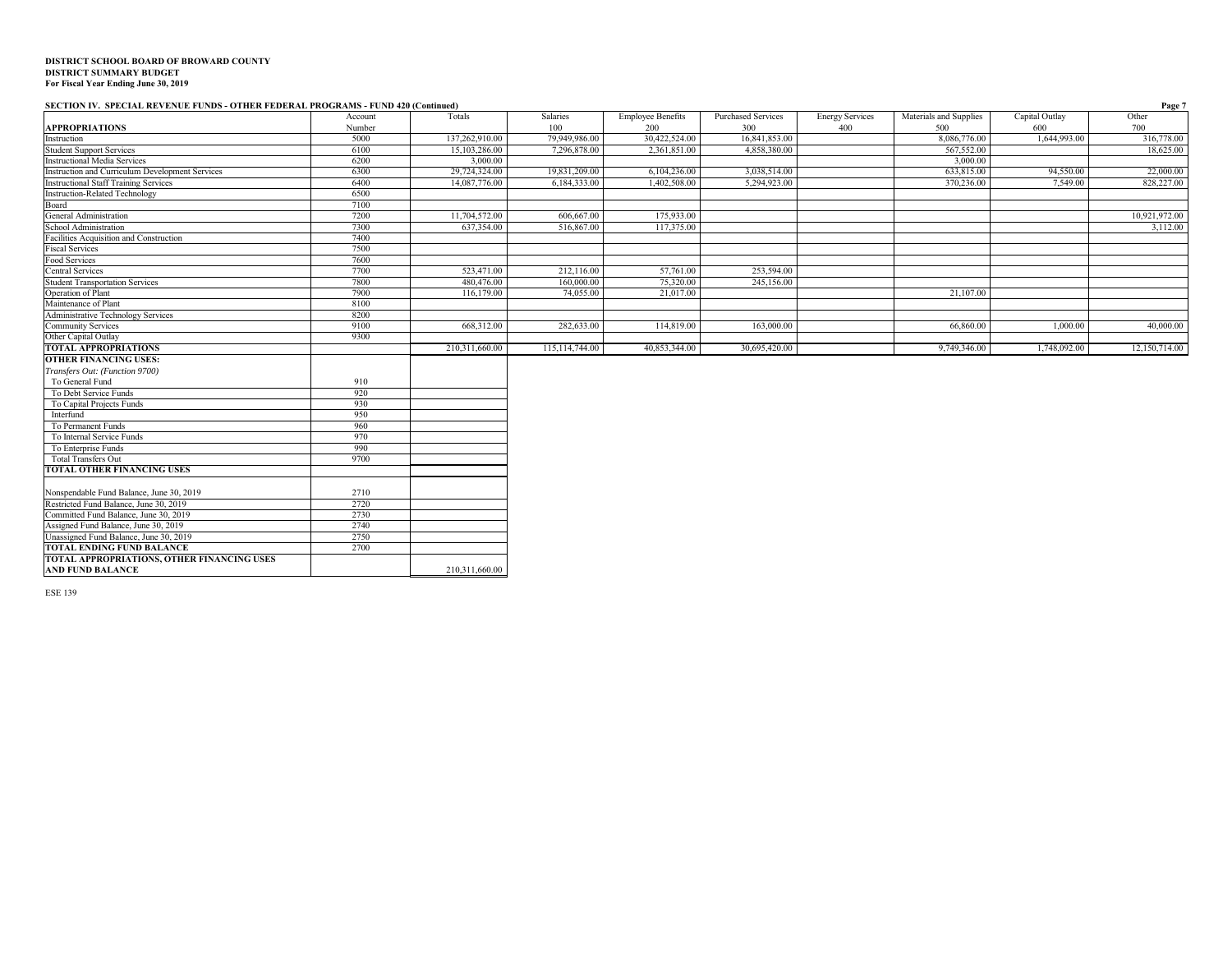| <b>SECTION V. SPECIAL REVENUE FUNDS - MISCELLANEOUS - FUND 490</b>           | Page 8  |              |
|------------------------------------------------------------------------------|---------|--------------|
|                                                                              | Account |              |
| <b>ESTIMATED REVENUES</b>                                                    | Number  |              |
| FEDERAL THROUGH STATE AND LOCAL:                                             |         |              |
| Federal Through Local                                                        | 3280    |              |
| Total Federal Through State and Local                                        | 3200    |              |
| LOCAL:                                                                       |         |              |
| <b>Investment Income</b>                                                     | 3430    | 30,155.00    |
| Gifts, Grants and Bequests                                                   | 3440    |              |
| <b>Other Miscellaneous Local Sources</b>                                     | 3495    | 1,949,322.00 |
| <b>Total Local</b>                                                           | 3400    | 1,979,477.00 |
| <b>TOTAL ESTIMATED REVENUES</b>                                              | 3000    | 1,979,477.00 |
| <b>OTHER FINANCING SOURCES</b>                                               |         |              |
| Transfers In:                                                                |         |              |
| From General Fund                                                            | 3610    |              |
| From Debt Service Funds                                                      | 3620    |              |
| From Capital Projects Funds                                                  | 3630    |              |
| Interfund                                                                    | 3650    |              |
| From Permanent Funds                                                         | 3660    |              |
| From Internal Service Funds                                                  | 3670    |              |
| From Enterprise Funds                                                        | 3690    |              |
| <b>Total Transfers In</b>                                                    | 3600    |              |
| <b>TOTAL OTHER FINANCING SOURCES</b>                                         |         |              |
| Fund Balance, July 1, 2018                                                   | 2800    | 4,820,478.00 |
| TOTAL ESTIMATED REVENUES, OTHER FINANCING<br><b>SOURCES AND FUND BALANCE</b> |         | 6,799,955.00 |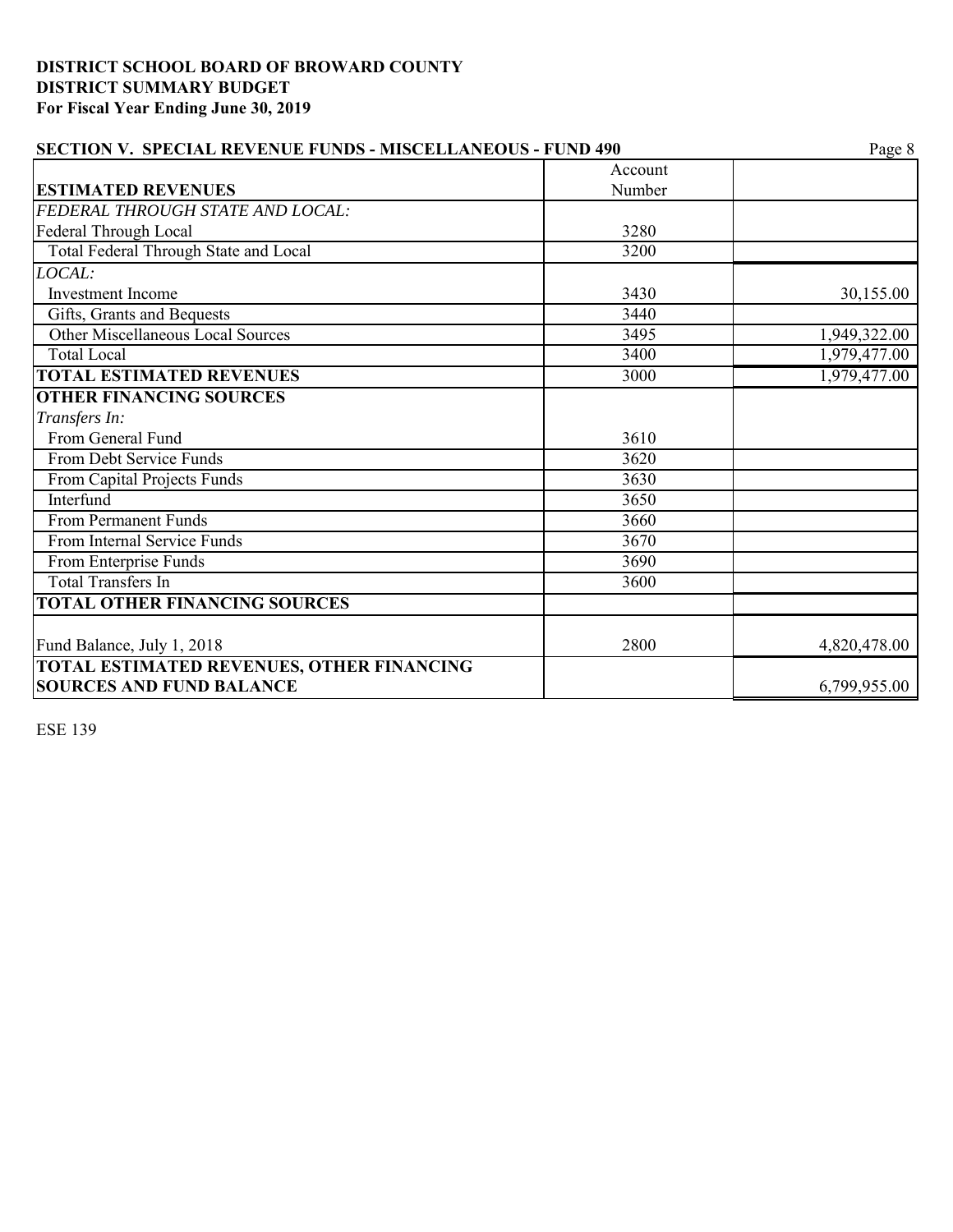#### **SECTION V. SPECIAL REVENUE FUNDS - MISCELLANEOUS - FUND 490 (Continued)** Page 9

|                                                                       | Account | Totals       | Salaries | <b>Employee Benefits</b> | <b>Purchased Services</b> | <b>Energy Services</b> | Materials and Supplies | Capital Outlay | Other    |
|-----------------------------------------------------------------------|---------|--------------|----------|--------------------------|---------------------------|------------------------|------------------------|----------------|----------|
| <b>APPROPRIATIONS</b>                                                 | Number  |              | 100      | 200                      | 300                       | 400                    | 500                    | 600            | 700      |
| Instruction                                                           | 5000    |              |          |                          |                           |                        |                        |                |          |
| <b>Student Support Services</b>                                       | 6100    |              |          |                          |                           |                        |                        |                |          |
| <b>Instructional Media Services</b>                                   | 6200    |              |          |                          |                           |                        |                        |                |          |
| Instruction and Curriculum Development Services                       | 6300    |              |          |                          |                           |                        |                        |                |          |
| <b>Instructional Staff Training Services</b>                          | 6400    |              |          |                          |                           |                        |                        |                |          |
| <b>Instruction-Related Technology</b>                                 | 6500    |              |          |                          |                           |                        |                        |                |          |
| Board                                                                 | 7100    |              |          |                          |                           |                        |                        |                |          |
| General Administration                                                | 7200    |              |          |                          |                           |                        |                        |                |          |
| School Administration                                                 | 7300    |              |          |                          |                           |                        |                        |                |          |
| Facilities Acquisition and Construction                               | 7400    |              |          |                          |                           |                        |                        |                |          |
| <b>Fiscal Services</b>                                                | 7500    |              |          |                          |                           |                        |                        |                |          |
| <b>Central Services</b>                                               | 7700    |              |          |                          |                           |                        |                        |                |          |
| <b>Student Transportation Services</b>                                | 7800    |              |          |                          |                           |                        |                        |                |          |
| Operation of Plant                                                    | 7900    |              |          |                          |                           |                        |                        |                |          |
| Maintenance of Plant                                                  | 8100    |              |          |                          |                           |                        |                        |                |          |
| Administrative Technology Services                                    | 8200    |              |          |                          |                           |                        |                        |                |          |
| <b>Community Services</b>                                             | 9100    | 484,000.00   |          |                          | 250,000.00                |                        | 214,000.00             | 19,000.00      | 1,000.00 |
| Other Capital Outlay                                                  | 9300    |              |          |                          |                           |                        |                        |                |          |
| <b>TOTAL APPROPRIATIONS</b>                                           |         | 484,000.00   |          |                          | 250,000.00                |                        | 214,000.00             | 19,000.00      | 1,000.00 |
| <b>OTHER FINANCING USES:</b>                                          |         |              |          |                          |                           |                        |                        |                |          |
| Transfers Out: (Function 9700)                                        |         |              |          |                          |                           |                        |                        |                |          |
| To General Fund                                                       | 910     | 1,200,000.00 |          |                          |                           |                        |                        |                |          |
| To Debt Service Funds                                                 | 920     |              |          |                          |                           |                        |                        |                |          |
| To Capital Projects Funds                                             | 930     |              |          |                          |                           |                        |                        |                |          |
| Interfund                                                             | 950     |              |          |                          |                           |                        |                        |                |          |
| To Permanent Funds                                                    | 960     |              |          |                          |                           |                        |                        |                |          |
| To Internal Service Funds                                             | 970     |              |          |                          |                           |                        |                        |                |          |
| To Enterprise Funds                                                   | 990     |              |          |                          |                           |                        |                        |                |          |
| <b>Total Transfers Out</b>                                            | 9700    | 1,200,000.00 |          |                          |                           |                        |                        |                |          |
| <b>TOTAL OTHER FINANCING USES</b>                                     |         | 1,200,000.00 |          |                          |                           |                        |                        |                |          |
|                                                                       |         |              |          |                          |                           |                        |                        |                |          |
| Nonspendable Fund Balance, June 30, 2019                              | 2710    |              |          |                          |                           |                        |                        |                |          |
| Restricted Fund Balance, June 30, 2019                                | 2720    |              |          |                          |                           |                        |                        |                |          |
| Committed Fund Balance, June 30, 2019                                 | 2730    |              |          |                          |                           |                        |                        |                |          |
| Assigned Fund Balance, June 30, 2019                                  | 2740    | 5,115,955.00 |          |                          |                           |                        |                        |                |          |
| Unassigned Fund Balance, June 30, 2019                                | 2750    |              |          |                          |                           |                        |                        |                |          |
| <b>TOTAL ENDING FUND BALANCE</b>                                      | 2700    | 5,115,955.00 |          |                          |                           |                        |                        |                |          |
| TOTAL APPROPRIATIONS, OTHER FINANCING USES<br><b>AND FUND BALANCE</b> |         | 6,799,955.00 |          |                          |                           |                        |                        |                |          |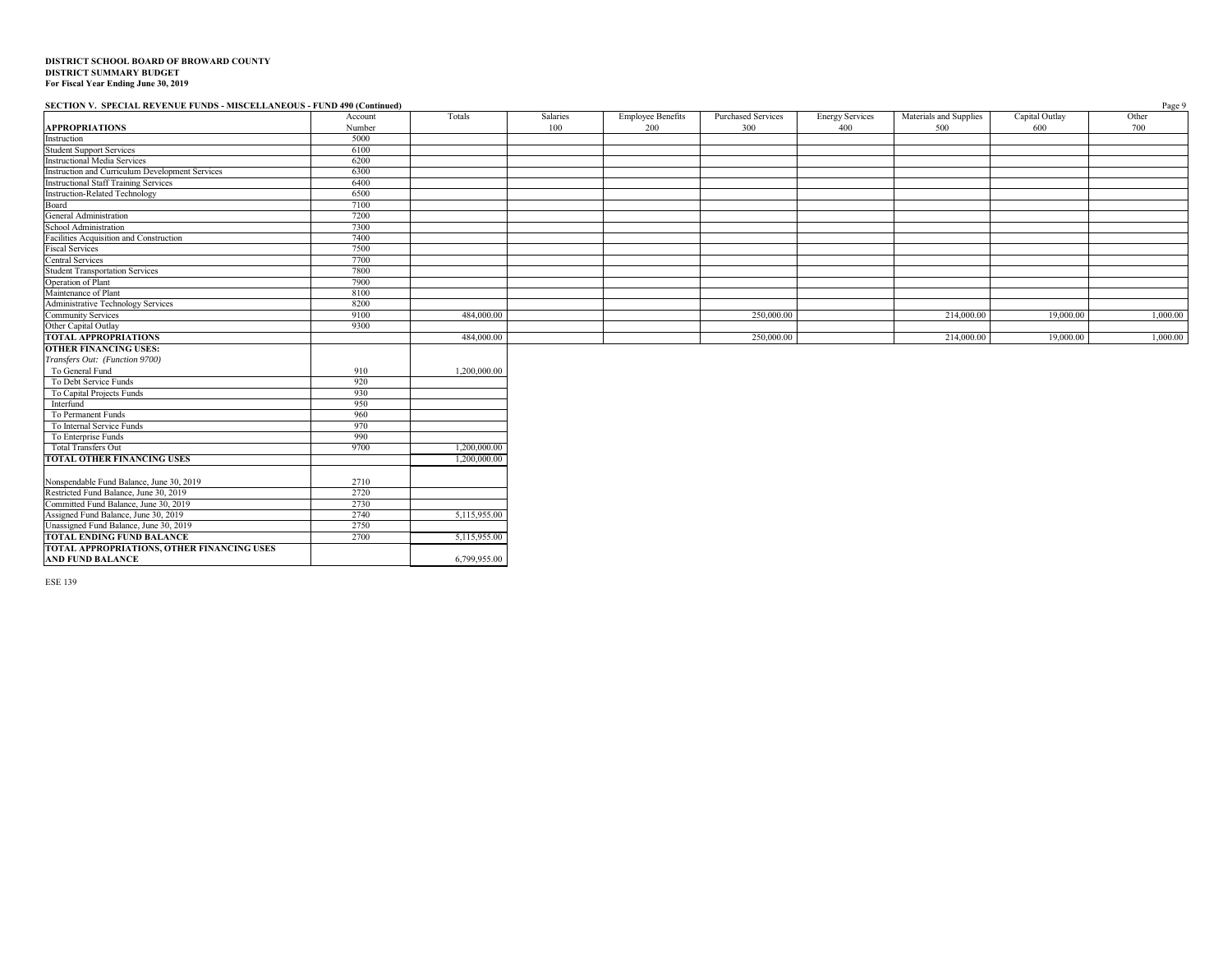| <b>SECTION VI. DEBT SERVICE FUNDS</b>              |         |                |              |             |                      |               |               |                | Page 10               |
|----------------------------------------------------|---------|----------------|--------------|-------------|----------------------|---------------|---------------|----------------|-----------------------|
|                                                    |         |                | 210          | 220         | 230                  | 240           | 250           | 290            | 299                   |
| <b>ESTIMATED REVENUES</b>                          | Account | Totals         | SBE/COBI     | Special Act | Sections 1011.14 &   | Motor Vehicle | District      | Other          | ARRA Economic         |
|                                                    | Number  |                | <b>Bonds</b> | Bonds       | 1011.15, F.S., Loans | Revenue Bonds | <b>Bonds</b>  | Debt Service   | Stimulus Debt Service |
| <b>FEDERAL DIRECT SOURCES:</b>                     |         |                |              |             |                      |               |               |                |                       |
| Miscellaneous Federal Direct                       | 3199    |                |              |             |                      |               |               |                |                       |
| <b>Total Federal Direct Sources</b>                | 3100    |                |              |             |                      |               |               |                |                       |
| FEDERAL THROUGH STATE AND LOCAL:                   |         |                |              |             |                      |               |               |                |                       |
| Miscellaneous Federal Through State                | 3299    |                |              |             |                      |               |               |                |                       |
| Total Federal Through State and Local              | 3200    |                |              |             |                      |               |               |                |                       |
| <b>STATE SOURCES:</b>                              |         |                |              |             |                      |               |               |                |                       |
| CO&DS Withheld for SBE/COBI Bonds                  | 3322    | 2,592,925.00   | 2,592,925.00 |             |                      |               |               |                |                       |
| SBE/COBI Bond Interest                             | 3326    |                |              |             |                      |               |               |                |                       |
| Sales Tax Distribution (s. 212.20(6)(d)6.a., F.S.) | 3341    |                |              |             |                      |               |               |                |                       |
| <b>Total State Sources</b>                         | 3300    | 2,592,925.00   | 2,592,925.00 |             |                      |               |               |                |                       |
| <b>LOCAL SOURCES:</b>                              |         |                |              |             |                      |               |               |                |                       |
| <b>District Debt Service Taxes</b>                 | 3412    | 24.236.242.00  |              |             |                      |               | 24,236,242.00 |                |                       |
| County Local Sales Tax                             | 3418    |                |              |             |                      |               |               |                |                       |
| School District Local Sales Tax                    | 3419    |                |              |             |                      |               |               |                |                       |
| <b>Tax Redemptions</b>                             | 3421    |                |              |             |                      |               |               |                |                       |
| <b>Excess Fees</b>                                 | 3423    |                |              |             |                      |               |               |                |                       |
| Rent                                               | 3425    |                |              |             |                      |               |               |                |                       |
| Investment Income                                  | 3430    |                |              |             |                      |               |               |                |                       |
| Gifts, Grants and Bequests                         | 3440    |                |              |             |                      |               |               |                |                       |
| <b>Total Local Sources</b>                         | 3400    | 24,236,242.00  |              |             |                      |               | 24,236,242.00 |                |                       |
| <b>TOTAL ESTIMATED REVENUES</b>                    |         | 26,829,167.00  | 2,592,925.00 |             |                      |               | 24,236,242.00 |                |                       |
| <b>OTHER FINANCING SOURCES:</b>                    |         |                |              |             |                      |               |               |                |                       |
| <b>Issuance of Bonds</b>                           | 3710    |                |              |             |                      |               |               |                |                       |
| Loans                                              | 3720    |                |              |             |                      |               |               |                |                       |
| Proceeds of Lease-Purchase Agreements              | 3750    |                |              |             |                      |               |               |                |                       |
| Premium on Long-term Debt                          | 3790    |                |              |             |                      |               |               |                |                       |
| Transfers In:                                      |         |                |              |             |                      |               |               |                |                       |
| From General Fund                                  | 3610    |                |              |             |                      |               |               |                |                       |
| From Capital Projects Funds                        | 3630    | 175,434,519.00 |              |             |                      |               |               | 157,661,543.00 | 17,772,976.00         |
| From Special Revenue Funds                         | 3640    |                |              |             |                      |               |               |                |                       |
| Interfund (Debt Service Only)                      | 3650    |                |              |             |                      |               |               |                |                       |
| From Permanent Funds                               | 3660    |                |              |             |                      |               |               |                |                       |
| From Internal Service Funds                        | 3670    |                |              |             |                      |               |               |                |                       |
| From Enterprise Funds                              | 3690    |                |              |             |                      |               |               |                |                       |
| Total Transfers In                                 | 3600    | 175,434,519.00 |              |             |                      |               |               | 157,661,543.00 | 17,772,976.00         |
| <b>TOTAL OTHER FINANCING SOURCES</b>               |         | 175,434,519.00 |              |             |                      |               |               | 157,661,543.00 | 17,772,976.00         |
|                                                    |         |                |              |             |                      |               |               |                |                       |
| Fund Balance, July 1, 2018                         | 2800    | 2,559,388.00   |              |             |                      |               |               | 2,559,388.00   |                       |
| TOTAL ESTIMATED REVENUES, OTHER FINANCING          |         |                |              |             |                      |               |               |                |                       |
| <b>SOURCES AND FUND BALANCES</b>                   |         | 204,823,074.00 | 2,592,925.00 |             |                      |               | 24,236,242.00 | 160,220,931.00 | 17,772,976.00         |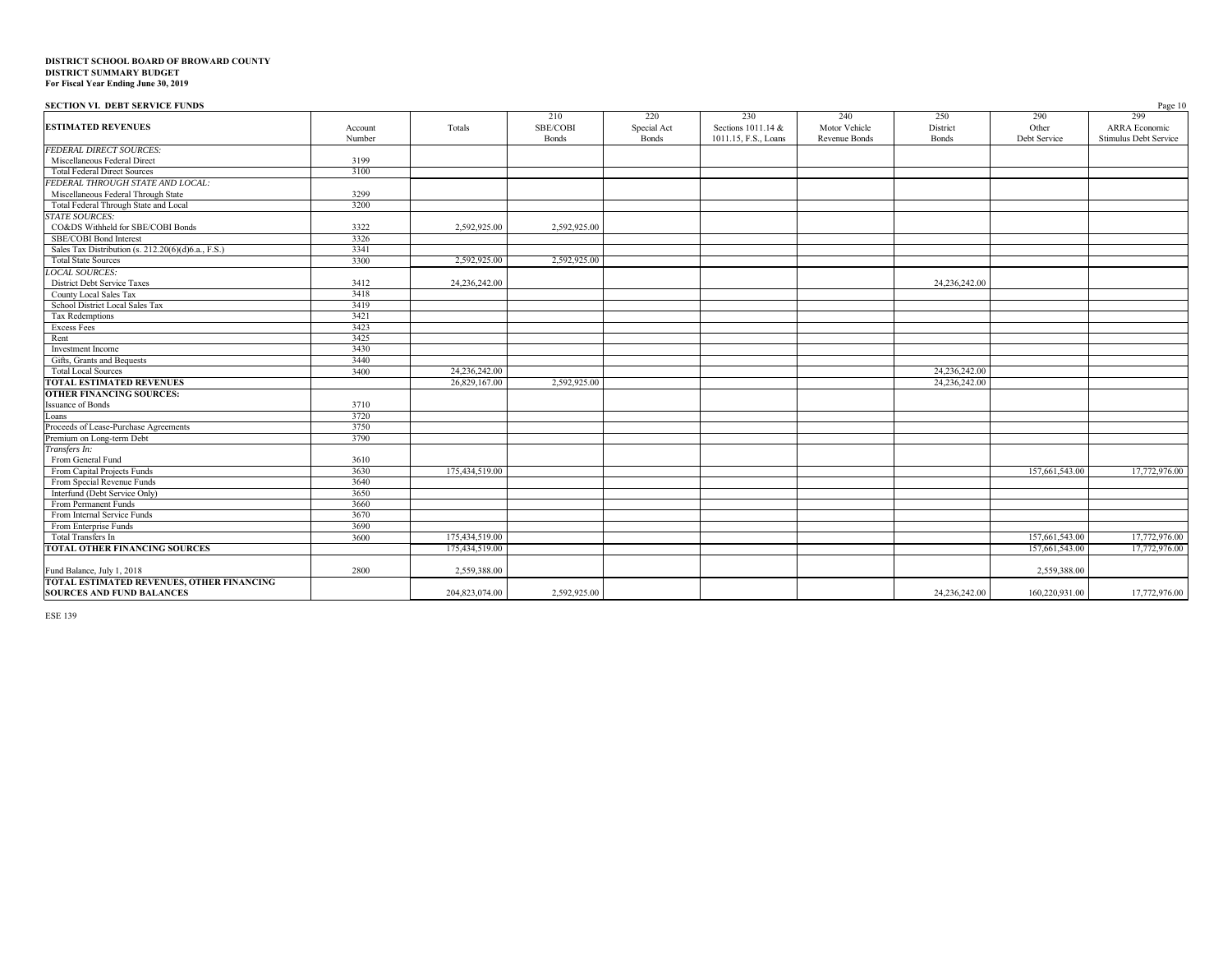| <b>SECTION VI. DEBT SERVICE FUNDS (Continued)</b>                              |                   |                |                                 |                                    |                                                   |                                       |                                 |                              | Page 11                                              |
|--------------------------------------------------------------------------------|-------------------|----------------|---------------------------------|------------------------------------|---------------------------------------------------|---------------------------------------|---------------------------------|------------------------------|------------------------------------------------------|
| <b>APPROPRIATIONS</b>                                                          | Account<br>Number | Totals         | 210<br>SBE/COBI<br><b>Bonds</b> | 220<br>Special Act<br><b>Bonds</b> | 230<br>Sections 1011.14 &<br>1011.15, F.S., Loans | 240<br>Motor Vehicle<br>Revenue Bonds | 250<br>District<br><b>Bonds</b> | 290<br>Other<br>Debt Service | 299<br><b>ARRA</b> Economic<br>Stimulus Debt Service |
| Debt Service: (Function 9200)                                                  |                   |                |                                 |                                    |                                                   |                                       |                                 |                              |                                                      |
| Redemption of Principal                                                        | 710               | 112,658,515.00 | 2,068,000.00                    |                                    |                                                   |                                       | 8,285,000.00                    | 92,601,015.00                | 9,704,500.00                                         |
| Interest                                                                       | 720               | 88,546,079.00  | 524,925.00                      |                                    |                                                   |                                       | 13,923,762.00                   | 66,035,916.00                | 8,061,476.00                                         |
| Dues and Fees                                                                  | 730               | 3,618,480.00   |                                 |                                    |                                                   |                                       | 2.027.480.00                    | 1,584,000.00                 | 7,000.00                                             |
| Miscellaneous                                                                  | 790               |                |                                 |                                    |                                                   |                                       |                                 |                              |                                                      |
| <b>TOTAL APPROPRIATIONS</b>                                                    | 9200              | 204,823,074.00 | 2,592,925.00                    |                                    |                                                   |                                       | 24,236,242.00                   | 160,220,931.00               | 17,772,976.00                                        |
| <b>OTHER FINANCING USES:</b>                                                   |                   |                |                                 |                                    |                                                   |                                       |                                 |                              |                                                      |
| Payments to Refunding Escrow Agent (Function 9299)                             | 760               |                |                                 |                                    |                                                   |                                       |                                 |                              |                                                      |
| Transfers Out: (Function 9700)                                                 |                   |                |                                 |                                    |                                                   |                                       |                                 |                              |                                                      |
| To General Fund                                                                | 910               |                |                                 |                                    |                                                   |                                       |                                 |                              |                                                      |
| To Capital Projects Funds                                                      | 930               |                |                                 |                                    |                                                   |                                       |                                 |                              |                                                      |
| To Special Revenue Funds                                                       | 940               |                |                                 |                                    |                                                   |                                       |                                 |                              |                                                      |
| Interfund (Debt Service Only)                                                  | 950               |                |                                 |                                    |                                                   |                                       |                                 |                              |                                                      |
| To Permanent Funds                                                             | 960               |                |                                 |                                    |                                                   |                                       |                                 |                              |                                                      |
| To Internal Service Funds                                                      | 970               |                |                                 |                                    |                                                   |                                       |                                 |                              |                                                      |
| To Enterprise Funds                                                            | 990               |                |                                 |                                    |                                                   |                                       |                                 |                              |                                                      |
| <b>Total Transfers Out</b>                                                     | 9700              |                |                                 |                                    |                                                   |                                       |                                 |                              |                                                      |
| <b>TOTAL OTHER FINANCING USES</b>                                              |                   |                |                                 |                                    |                                                   |                                       |                                 |                              |                                                      |
| Nonspendable Fund Balance, June 30, 2019                                       | 2710              |                |                                 |                                    |                                                   |                                       |                                 |                              |                                                      |
| Restricted Fund Balance, June 30, 2019                                         | 2720              |                |                                 |                                    |                                                   |                                       |                                 |                              |                                                      |
| Committed Fund Balance, June 30, 2019                                          | 2730              |                |                                 |                                    |                                                   |                                       |                                 |                              |                                                      |
| Assigned Fund Balance, June 30, 2019<br>Unassigned Fund Balance, June 30, 2019 | 2740              |                |                                 |                                    |                                                   |                                       |                                 |                              |                                                      |
|                                                                                | 2750              |                |                                 |                                    |                                                   |                                       |                                 |                              |                                                      |
| <b>TOTAL ENDING FUND BALANCES</b>                                              | 2700              |                |                                 |                                    |                                                   |                                       |                                 |                              |                                                      |
| TOTAL APPROPRIATIONS, OTHER FINANCING USES                                     |                   |                |                                 |                                    |                                                   |                                       |                                 |                              |                                                      |
| <b>AND FUND BALANCES</b>                                                       |                   | 204,823,074.00 | 2,592,925.00                    |                                    |                                                   |                                       | 24,236,242.00                   | 160,220,931.00               | 17,772,976.00                                        |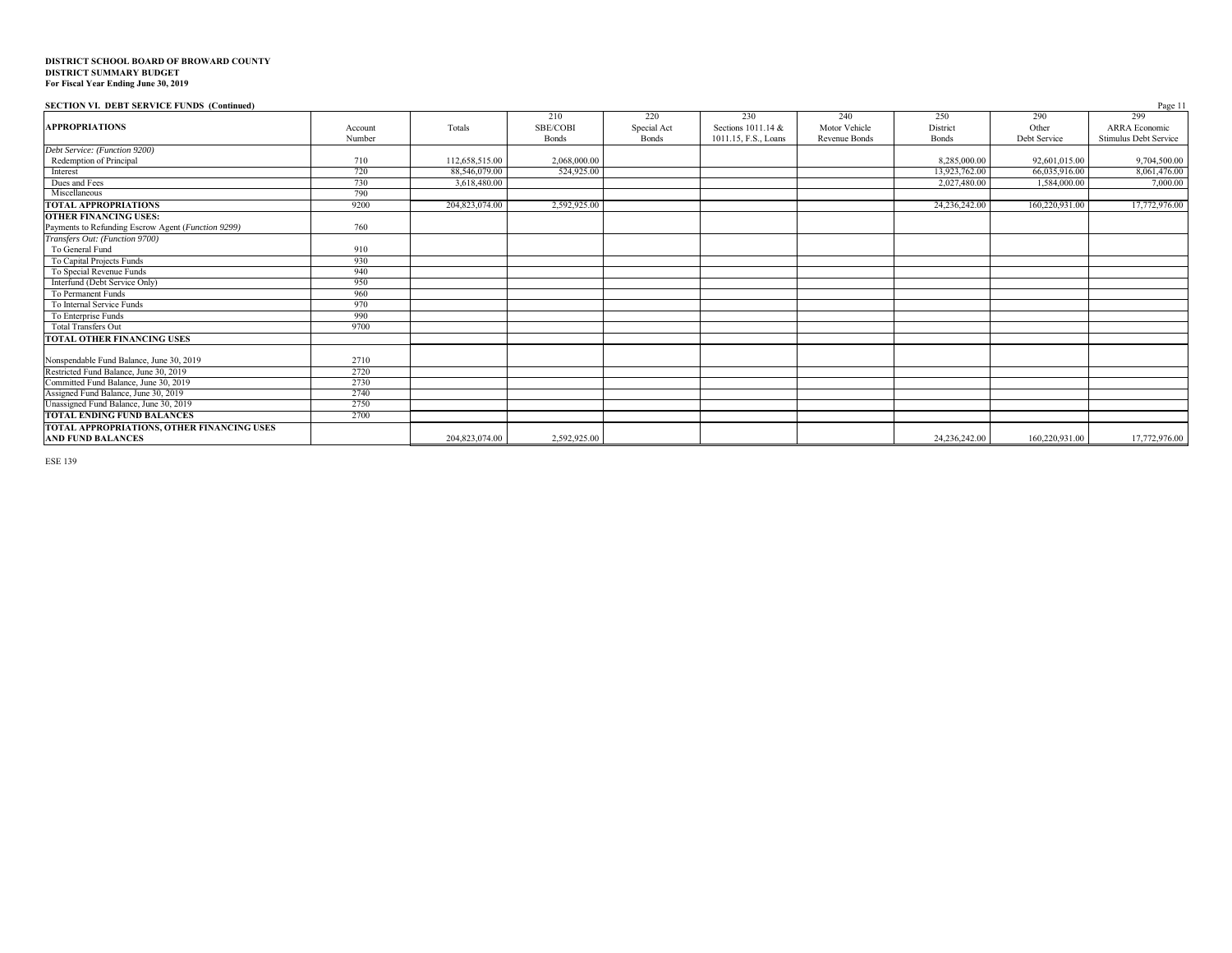| <b>CROTION VII CLIMBLE BROJECTS BUNDS</b> |  |  |
|-------------------------------------------|--|--|

| <b>SECTION VII. CAPITAL PROJECTS FUNDS</b>          |              |                  |                    |         |                    |                         |                |                |                           |             |                | Page 12                 |
|-----------------------------------------------------|--------------|------------------|--------------------|---------|--------------------|-------------------------|----------------|----------------|---------------------------|-------------|----------------|-------------------------|
|                                                     |              |                  | 310                | 320     | 330                | 340                     | 350            | 360            | 370                       | 380         | 390            | 399                     |
|                                                     | Account      | Totals           | Capital Outlay     | Special | Sections 1011.14 & | <b>Public Education</b> | District       | Capital Outlay | Nonvoted Capital          | Voted       | Other          | ARRA                    |
| <b>ESTIMATED REVENUES</b>                           | Number       |                  | <b>Bond Issues</b> | Act     | 1011.15, F.S.,     | Capital Outlay          | Bonds          | and            | Improvement               | Capital     | Capital        | Economic Stimulus       |
|                                                     |              |                  | (COBI)             | Bonds   | Loans              | (PECO)                  |                | Debt Service   | Section 1011.71(2), F.S.) | Improvement | Projects       | <b>Capital Projects</b> |
| <b>FEDERAL DIRECT SOURCES.</b>                      |              |                  |                    |         |                    |                         |                |                |                           |             |                |                         |
| Miscellaneous Federal Direct                        | 3199         | 4,367,000.00     |                    |         |                    |                         |                |                | 4,367,000.00              |             |                |                         |
| <b>Total Federal Direct Sources</b>                 | 3100         | 4,367,000.00     |                    |         |                    |                         |                |                | 4.367,000.00              |             |                |                         |
| FEDERAL THROUGH STATE AND LOCAL:                    |              |                  |                    |         |                    |                         |                |                |                           |             |                |                         |
| Miscellaneous Federal Through State                 | 3299         |                  |                    |         |                    |                         |                |                |                           |             |                |                         |
| Total Federal Through State and Local               | 3200         |                  |                    |         |                    |                         |                |                |                           |             |                |                         |
| <b>STATE SOURCES:</b>                               |              |                  |                    |         |                    |                         |                |                |                           |             |                |                         |
| CO&DS Distributed                                   | 3321         | 8,200,000,00     |                    |         |                    |                         |                | 8.200,000.00   |                           |             |                |                         |
| Interest on Undistributed CO&DS                     | 3325         |                  |                    |         |                    |                         |                |                |                           |             |                |                         |
| Sales Tax Distribution (s. 212.20(6)(d)6.a., F.S.)  | 3341         |                  |                    |         |                    |                         |                |                |                           |             |                |                         |
| State Through Local                                 | 3380         |                  |                    |         |                    |                         |                |                |                           |             |                |                         |
| Public Education Capital Outlay (PECO)              | 3391         | 4,600,000,00     |                    |         |                    | 4,600,000.00            |                |                |                           |             |                |                         |
| <b>Classrooms First Program</b>                     | 3392         |                  |                    |         |                    |                         |                |                |                           |             |                |                         |
| SMART Schools Small County Assistance Program       | 3395         |                  |                    |         |                    |                         |                |                |                           |             |                |                         |
| Class Size Reduction Capital Outlay                 | 3396         |                  |                    |         |                    |                         |                |                |                           |             |                |                         |
| Charter School Capital Outlay Funding               | 3397         | 22,000,000,00    |                    |         |                    |                         |                |                |                           |             | 22.000.000.00  |                         |
| Other Miscellaneous State Revenues                  | 3399         | 26,262,714.00    |                    |         |                    |                         |                |                |                           |             | 26,262,714.00  |                         |
| <b>Total State Sources</b>                          | 3300         | 61,062,714.00    |                    |         |                    | 4,600,000.00            |                | 8,200,000.00   |                           |             | 48,262,714.00  |                         |
| <b>LOCAL SOURCES:</b>                               |              |                  |                    |         |                    |                         |                |                |                           |             |                |                         |
| District Local Capital Improvement Tax              | 3413         | 295,642,655.00   |                    |         |                    |                         |                |                | 295,642,655.00            |             |                |                         |
| County Local Sales Tax                              | 3418         |                  |                    |         |                    |                         |                |                |                           |             |                |                         |
| School District Local Sales Tax                     | 3419         |                  |                    |         |                    |                         |                |                |                           |             |                |                         |
| Tax Redemptions                                     | 3421         |                  |                    |         |                    |                         |                |                |                           |             |                |                         |
| <b>Investment Income</b>                            | 3430         |                  |                    |         |                    |                         |                |                |                           |             |                |                         |
| Gifts, Grants and Bequests                          | 3440         |                  |                    |         |                    |                         |                |                |                           |             |                |                         |
| Miscellaneous Local Sources                         | 3490         | 155,000.00       |                    |         |                    |                         |                |                |                           |             | 155,000.00     |                         |
| <b>Impact Fees</b>                                  | 3496         | 11.000.000.00    |                    |         |                    |                         |                |                |                           |             | 11,000,000,00  |                         |
| Refunds of Prior Year's Expenditures                | 3497         |                  |                    |         |                    |                         |                |                |                           |             |                |                         |
| <b>Total Local Sources</b>                          | 3400         | 306,797,655.00   |                    |         |                    |                         |                |                | 295,642,655.00            |             | 11,155,000.00  |                         |
| <b>TOTAL ESTIMATED REVENUES</b>                     |              | 372,227,369.00   |                    |         |                    | 4,600,000.00            |                | 8,200,000.00   | 300,009,655.00            |             | 59,417,714.00  |                         |
| <b>OTHER FINANCING SOURCES</b>                      |              |                  |                    |         |                    |                         |                |                |                           |             |                |                         |
| <b>Issuance of Bonds</b>                            | 3710         | 637,517,958.00   |                    |         |                    |                         | 637,517,958.00 |                |                           |             |                |                         |
| Loans                                               | 3720         | 167,081.00       |                    |         |                    |                         |                |                |                           |             | 167,081.00     |                         |
| Sale of Capital Assets                              | 3730         | 1,000,000.00     |                    |         |                    |                         |                |                |                           |             | 1,000,000.00   |                         |
| <b>Loss Recoveries</b>                              | 3740<br>3750 |                  |                    |         |                    |                         |                |                |                           |             |                |                         |
| Proceeds of Lease-Purchase Agreements               |              |                  |                    |         |                    |                         |                |                |                           |             |                |                         |
| Proceeds from Special Facility Construction Account | 3770         |                  |                    |         |                    |                         |                |                |                           |             |                |                         |
| Transfers In:<br>From General Fund                  | 3610         |                  |                    |         |                    |                         |                |                |                           |             |                |                         |
| From Debt Service Funds                             | 3620         |                  |                    |         |                    |                         |                |                |                           |             |                |                         |
| From Special Revenue Funds                          | 3640         |                  |                    |         |                    |                         |                |                |                           |             |                |                         |
| Interfund (Capital Projects Only)                   | 3650         |                  |                    |         |                    |                         |                |                |                           |             |                |                         |
| From Permanent Funds                                | 3660         |                  |                    |         |                    |                         |                |                |                           |             |                |                         |
| From Internal Service Funds                         | 3670         |                  |                    |         |                    |                         |                |                |                           |             |                |                         |
| From Enterprise Funds                               | 3690         |                  |                    |         |                    |                         |                |                |                           |             |                |                         |
| Total Transfers In                                  | 3600         |                  |                    |         |                    |                         |                |                |                           |             |                |                         |
| <b>TOTAL OTHER FINANCING SOURCES</b>                |              | 638,685,039.00   |                    |         |                    |                         | 637,517,958.00 |                |                           |             | 1.167.081.00   |                         |
| Fund Balance, July 1, 2018                          | 2800         |                  |                    |         |                    | 5,679.00                |                |                |                           |             | 69,634,617.00  | 8,934,362.00            |
| <b>TOTAL ESTIMATED REVENUES, OTHER</b>              |              | 264,874,524.00   | 1,500,330.00       |         |                    |                         | 56,761,450.00  | 17,245,648.00  | 110,792,438.00            |             |                |                         |
| FINANCING SOURCES AND FUND BALANCES                 |              | 1,275,786,932.00 | 1,500,330.00       |         |                    | 4,605,679.00            | 694.279.408.00 | 25,445,648.00  | 410,802,093.00            |             | 130,219,412.00 | 8.934.362.00            |
|                                                     |              |                  |                    |         |                    |                         |                |                |                           |             |                |                         |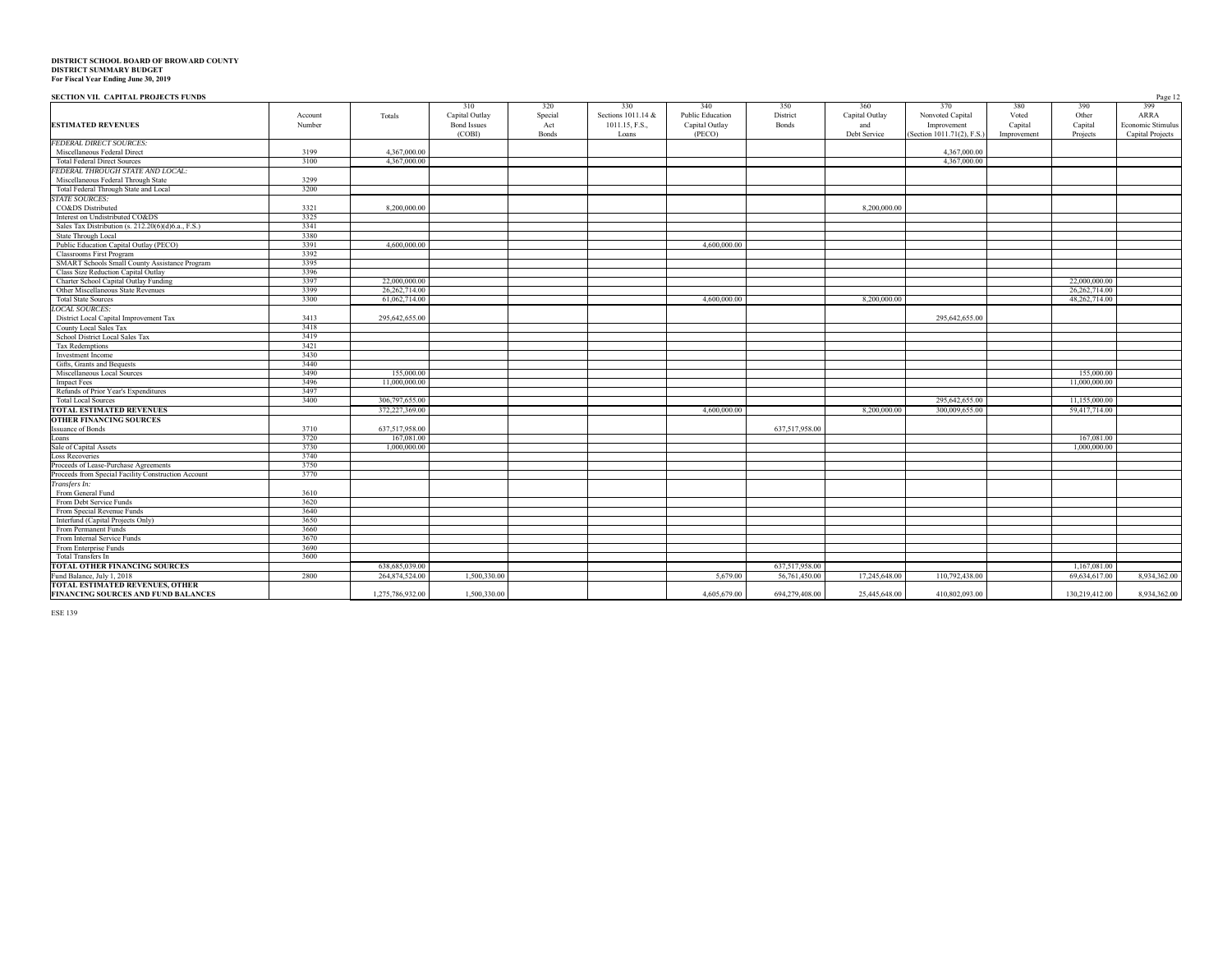#### **SECTION VII. CAPITAL PROJECTS FUNDS (Continued)** Page 13

|                                            |         |                  |                    |         |                    |                         |                |                |                            |             |                | 1.4 <sub>7</sub> < 1.7 |
|--------------------------------------------|---------|------------------|--------------------|---------|--------------------|-------------------------|----------------|----------------|----------------------------|-------------|----------------|------------------------|
|                                            |         |                  | 310                | 320     | 330                | 340                     | 350            | 360            | 370                        | 380         | 390            | 399                    |
|                                            | Account | Totals           | Capital Outlay     | Special | Sections 1011.14 & | <b>Public Education</b> | District       | Capital Outlay | Nonvoted Capital           | Voted       | Other          | <b>ARRA</b>            |
| <b>APPROPRIATIONS</b>                      | Number  |                  | <b>Bond Issues</b> | Act     | 1011.15, F.S.,     | Capital Outlav          | Bonds          | and            | Improvement                | Capital     | Capital        | Economic Stimulus      |
|                                            |         |                  | (COBD)             | Bonds   | Loans              | (PECO)                  |                | Debt Service   | (Section 1011.71(2), F.S.) | Improvement | Projects       | Capital Projects       |
| Appropriations: (Functions 7400/9200)      |         |                  |                    |         |                    |                         |                |                |                            |             |                |                        |
| Library Books (New Libraries)              | 610     |                  |                    |         |                    |                         |                |                |                            |             |                |                        |
| <b>Audiovisual Materials</b>               | 620     |                  |                    |         |                    |                         |                |                |                            |             |                |                        |
| Buildings and Fixed Equipment              | 630     | 77,771,143,00    | 433,100.00         |         |                    |                         | 13,546,007.00  |                | 25,164,813.00              |             | 35,451,032.00  | 3,176,191.00           |
| Furniture, Fixtures and Equipment          | 640     | 80,942,680.00    | 177,291.00         |         |                    |                         | 34,277,459.00  | 7,968,458.00   | 27,371,515.00              |             | 10.989.147.00  | 158,810.00             |
| Motor Vehicles (Including Buses)           | 650     | 9,163,926.00     |                    |         |                    |                         |                |                |                            |             | 9,163,926.00   |                        |
| Land                                       | 660     | 119,832.00       |                    |         |                    |                         |                |                | 119,832.00                 |             |                |                        |
| Improvements Other Than Buildings          | 670     | 11.632,635.00    |                    |         |                    |                         | 8.432,372.00   | 64,819.00      | 1,976,634.00               |             | 1,000,000.00   | 158,810.00             |
| Remodeling and Renovations                 | 680     | 815,282,747.00   | 889,939.00         |         |                    | 5,679.00                | 638,023,570.00 | 17,412,371.00  | 121,895,330.00             |             | 31,615,307.00  | 5,440,551.00           |
| Computer Software                          | 690     |                  |                    |         |                    |                         |                |                |                            |             |                |                        |
| Redemption of Principal                    | 710     |                  |                    |         |                    |                         |                |                |                            |             |                |                        |
| Interest                                   | 720     |                  |                    |         |                    |                         |                |                |                            |             |                |                        |
| Dues and Fees                              | 730     |                  |                    |         |                    |                         |                |                |                            |             |                |                        |
| <b>TOTAL APPROPRIATIONS</b>                |         | 994,912,963.00   | 1.500.330.00       |         |                    | 5.679.00                | 694,279,408.00 | 25,445,648.00  | 176,528,124.00             |             | 88.219.412.00  | 8,934,362.00           |
| <b>OTHER FINANCING USES:</b>               |         |                  |                    |         |                    |                         |                |                |                            |             |                |                        |
| Transfers Out: (Function 9700)             |         |                  |                    |         |                    |                         |                |                |                            |             |                |                        |
| To General Fund                            | 910     | 105,439,450.00   |                    |         |                    | 4,600,000.00            |                |                | 78,839,450.00              |             | 22.000.000.00  |                        |
| To Debt Service Funds                      | 920     | 175,434,519.00   |                    |         |                    |                         |                |                | 155,434,519.00             |             | 20,000,000.00  |                        |
| To Special Revenue Funds                   | 940     |                  |                    |         |                    |                         |                |                |                            |             |                |                        |
| Interfund (Capital Projects Only)          | 950     |                  |                    |         |                    |                         |                |                |                            |             |                |                        |
| To Permanent Funds                         | 960     |                  |                    |         |                    |                         |                |                |                            |             |                |                        |
| To Internal Service Funds                  | 970     |                  |                    |         |                    |                         |                |                |                            |             |                |                        |
| To Enterprise Funds                        | 990     |                  |                    |         |                    |                         |                |                |                            |             |                |                        |
| <b>Total Transfers Out</b>                 | 9700    | 280,873,969.00   |                    |         |                    | 4,600,000.00            |                |                | 234,273,969.00             |             | 42,000,000.00  |                        |
| <b>TOTAL OTHER FINANCING USES</b>          |         | 280,873,969.00   |                    |         |                    | 4,600,000.00            |                |                | 234,273,969.00             |             | 42,000,000.00  |                        |
|                                            |         |                  |                    |         |                    |                         |                |                |                            |             |                |                        |
| Nonspendable Fund Balance, June 30, 2019   | 2710    |                  |                    |         |                    |                         |                |                |                            |             |                |                        |
| Restricted Fund Balance, June 30, 2019     | 2720    |                  |                    |         |                    |                         |                |                |                            |             |                |                        |
| Committed Fund Balance, June 30, 2019      | 2730    |                  |                    |         |                    |                         |                |                |                            |             |                |                        |
| Assigned Fund Balance, June 30, 2019       | 2740    |                  |                    |         |                    |                         |                |                |                            |             |                |                        |
| Unassigned Fund Balance, June 30, 2019     | 2750    |                  |                    |         |                    |                         |                |                |                            |             |                |                        |
| <b>TOTAL ENDING FUND BALANCES</b>          | 2700    |                  |                    |         |                    |                         |                |                |                            |             |                |                        |
| TOTAL APPROPRIATIONS, OTHER FINANCING USES |         |                  |                    |         |                    |                         |                |                |                            |             |                |                        |
| <b>AND FUND BALANCES</b>                   |         | 1.275.786.932.00 | 1,500,330.00       |         |                    | 4,605,679.00            | 694.279.408.00 | 25,445,648.00  | 410,802,093.00             |             | 130,219,412.00 | 8,934,362.00           |
|                                            |         |                  |                    |         |                    |                         |                |                |                            |             |                |                        |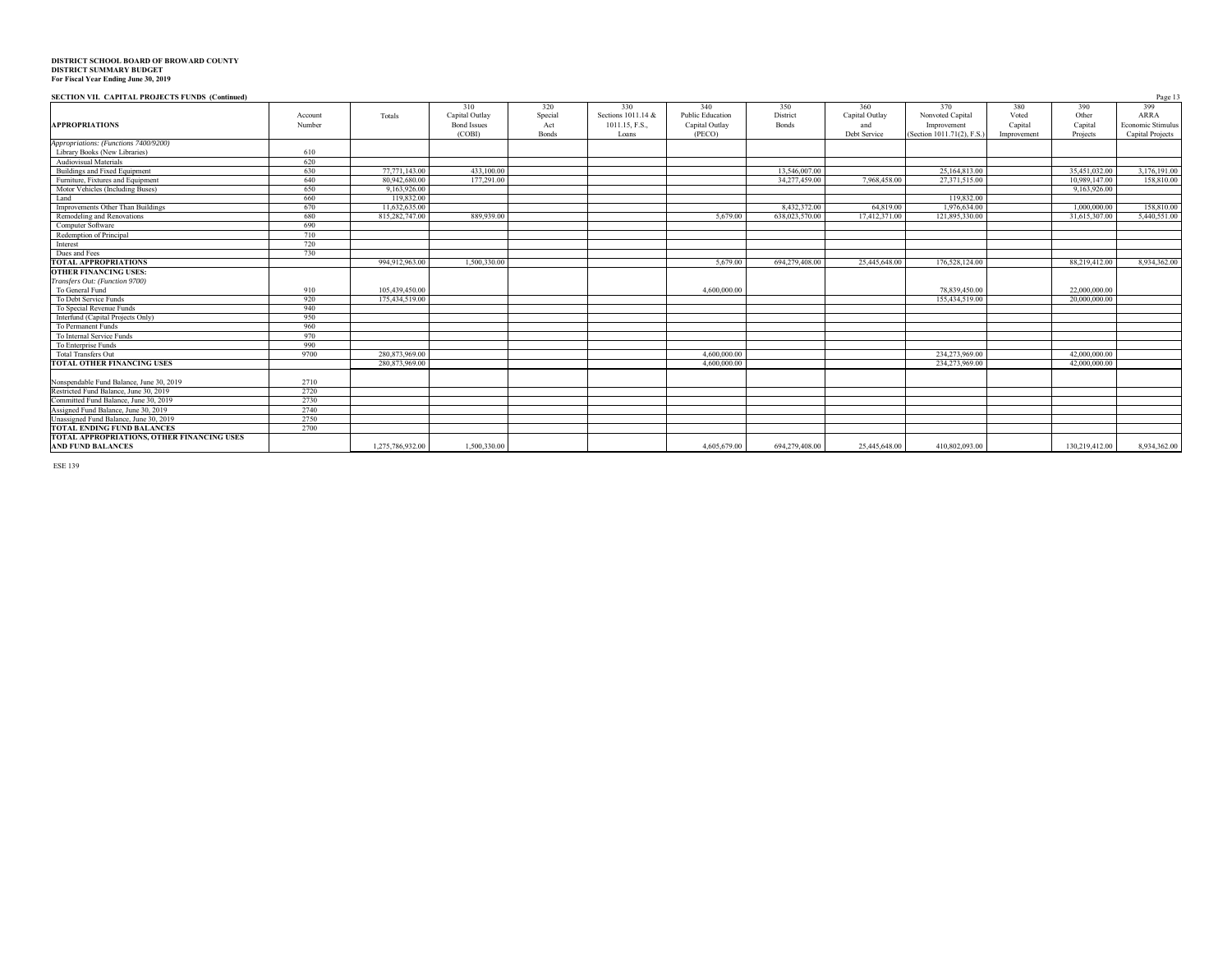# **SECTION VIII. PERMANENT FUNDS - FUND 000** Page 14

|                                                                                     | Account |  |
|-------------------------------------------------------------------------------------|---------|--|
| <b>ESTIMATED REVENUES</b>                                                           | Number  |  |
| <b>Federal Direct</b>                                                               | 3100    |  |
| Federal Through State and Local                                                     | 3200    |  |
| <b>State Sources</b>                                                                | 3300    |  |
| <b>Local Sources</b>                                                                | 3400    |  |
| <b>TOTAL ESTIMATED REVENUES</b>                                                     |         |  |
| <b>OTHER FINANCING SOURCES:</b>                                                     |         |  |
| Sale of Capital Assets                                                              | 3730    |  |
| <b>Loss Recoveries</b>                                                              | 3740    |  |
| Transfers In:                                                                       |         |  |
| From General Fund                                                                   | 3610    |  |
| From Debt Service Funds                                                             | 3620    |  |
| From Capital Projects Funds                                                         | 3630    |  |
| From Special Revenue Funds                                                          | 3640    |  |
| From Internal Service Funds                                                         | 3670    |  |
| From Enterprise Funds                                                               | 3690    |  |
| <b>Total Transfers In</b>                                                           | 3600    |  |
| <b>TOTAL OTHER FINANCING SOURCES</b>                                                |         |  |
| Fund Balance, July 1, 2018                                                          | 2800    |  |
| <b>TOTAL ESTIMATED REVENUES, OTHER</b><br><b>FINANCING SOURCES AND FUND BALANCE</b> |         |  |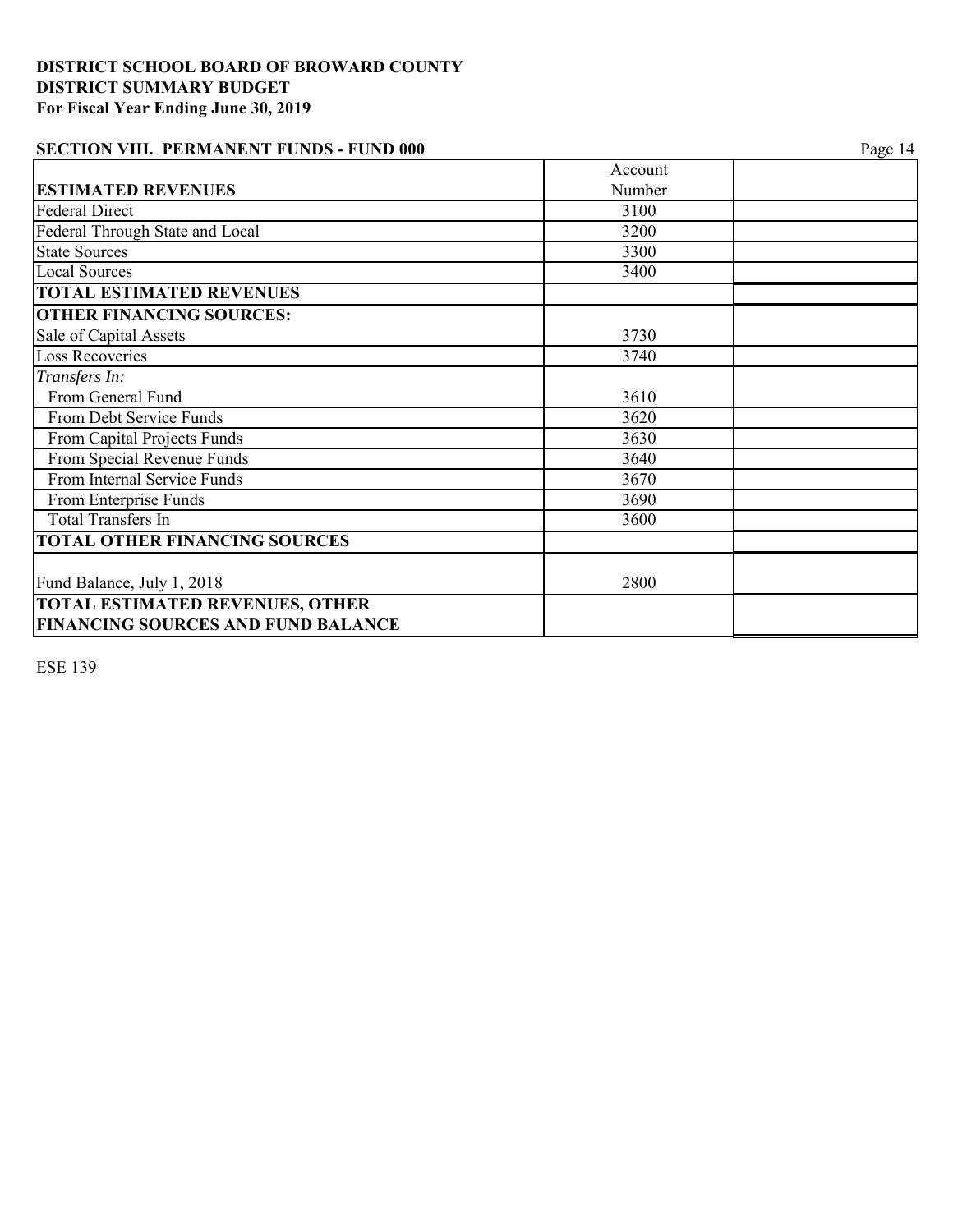#### **SECTION VIII. PERMANENT FUNDS - FUND 000 (Continued)** Page 15

|                                                                       | Account | Totals | Salaries | <b>Employee Benefits</b> | <b>Purchased Services</b> | <b>Energy Services</b> | Materials and Supplies | Capital Outlay | Other |
|-----------------------------------------------------------------------|---------|--------|----------|--------------------------|---------------------------|------------------------|------------------------|----------------|-------|
| <b>APPROPRIATIONS</b>                                                 | Number  |        | 100      | 200                      | 300                       | 400                    | 500                    | 600            | 700   |
| Instruction                                                           | 5000    |        |          |                          |                           |                        |                        |                |       |
| <b>Student Support Services</b>                                       | 6100    |        |          |                          |                           |                        |                        |                |       |
| <b>Instructional Media Services</b>                                   | 6200    |        |          |                          |                           |                        |                        |                |       |
| Instruction and Curriculum Development Services                       | 6300    |        |          |                          |                           |                        |                        |                |       |
| <b>Instructional Staff Training Services</b>                          | 6400    |        |          |                          |                           |                        |                        |                |       |
| <b>Instruction-Related Technology</b>                                 | 6500    |        |          |                          |                           |                        |                        |                |       |
| Board                                                                 | 7100    |        |          |                          |                           |                        |                        |                |       |
| General Administration                                                | 7200    |        |          |                          |                           |                        |                        |                |       |
| School Administration                                                 | 7300    |        |          |                          |                           |                        |                        |                |       |
| Facilities Acquisition and Construction                               | 7400    |        |          |                          |                           |                        |                        |                |       |
| <b>Fiscal Services</b>                                                | 7500    |        |          |                          |                           |                        |                        |                |       |
| <b>Central Services</b>                                               | 7700    |        |          |                          |                           |                        |                        |                |       |
| <b>Student Transportation Services</b>                                | 7800    |        |          |                          |                           |                        |                        |                |       |
| Operation of Plant                                                    | 7900    |        |          |                          |                           |                        |                        |                |       |
| Maintenance of Plant                                                  | 8100    |        |          |                          |                           |                        |                        |                |       |
| Administrative Technology Services                                    | 8200    |        |          |                          |                           |                        |                        |                |       |
| <b>Community Services</b>                                             | 9100    |        |          |                          |                           |                        |                        |                |       |
| Debt Service                                                          | 9200    |        |          |                          |                           |                        |                        |                |       |
| Other Capital Outlay                                                  | 9300    |        |          |                          |                           |                        |                        |                |       |
| <b>TOTAL APPROPRIATIONS</b>                                           |         |        |          |                          |                           |                        |                        |                |       |
| <b>OTHER FINANCING USES:</b>                                          |         |        |          |                          |                           |                        |                        |                |       |
| Transfers Out: (Function 9700)                                        |         |        |          |                          |                           |                        |                        |                |       |
| To General Fund                                                       | 910     |        |          |                          |                           |                        |                        |                |       |
| To Debt Service Funds                                                 | 920     |        |          |                          |                           |                        |                        |                |       |
| To Capital Projects Funds                                             | 930     |        |          |                          |                           |                        |                        |                |       |
| To Special Revenue Funds                                              | 940     |        |          |                          |                           |                        |                        |                |       |
| To Internal Service Funds                                             | 970     |        |          |                          |                           |                        |                        |                |       |
| To Enterprise Funds                                                   | 990     |        |          |                          |                           |                        |                        |                |       |
| <b>Total Transfers Out</b>                                            | 9700    |        |          |                          |                           |                        |                        |                |       |
| <b>TOTAL OTHER FINANCING USES</b>                                     |         |        |          |                          |                           |                        |                        |                |       |
|                                                                       |         |        |          |                          |                           |                        |                        |                |       |
| Nonspendable Fund Balance, June 30, 2019                              | 2710    |        |          |                          |                           |                        |                        |                |       |
| Restricted Fund Balance, June 30, 2019                                | 2720    |        |          |                          |                           |                        |                        |                |       |
| Committed Fund Balance, June 30, 2019                                 | 2730    |        |          |                          |                           |                        |                        |                |       |
| Assigned Fund Balance, June 30, 2019                                  | 2740    |        |          |                          |                           |                        |                        |                |       |
| Unassigned Fund Balance, June 30, 2019                                | 2750    |        |          |                          |                           |                        |                        |                |       |
| <b>TOTAL ENDING FUND BALANCE</b>                                      | 2700    |        |          |                          |                           |                        |                        |                |       |
| TOTAL APPROPRIATIONS, OTHER FINANCING<br><b>USES AND FUND BALANCE</b> |         |        |          |                          |                           |                        |                        |                |       |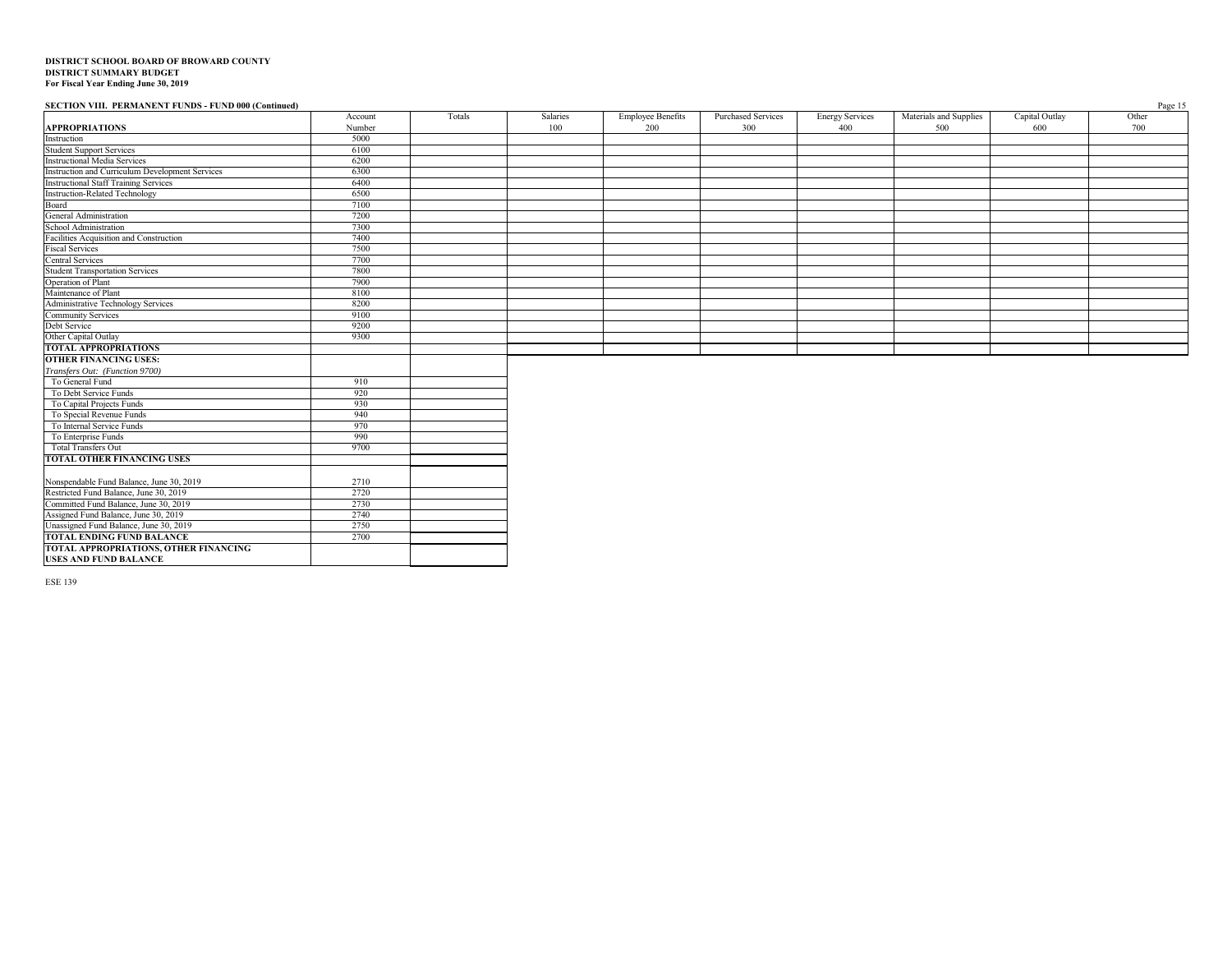| <b>SECTION IX. ENTERPRISE FUNDS</b>           |         |        |                |                |                |                |            |                  | Page 16          |
|-----------------------------------------------|---------|--------|----------------|----------------|----------------|----------------|------------|------------------|------------------|
|                                               |         |        | 911            | 912            | 913            | 914            | 915        | 921              | 922              |
| <b>ESTIMATED REVENUES</b>                     | Account | Totals | Self-Insurance | Self-Insurance | Self-Insurance | Self-Insurance | ARRA       | Other Enterprise | Other Enterprise |
|                                               | Number  |        | Consortium     | Consortium     | Consortium     | Consortium     | Consortium | Programs         | Programs         |
| <b>OPERATING REVENUES:</b>                    |         |        |                |                |                |                |            |                  |                  |
| Charges for Services                          | 3481    |        |                |                |                |                |            |                  |                  |
| Charges for Sales                             | 3482    |        |                |                |                |                |            |                  |                  |
| Premium Revenue                               | 3484    |        |                |                |                |                |            |                  |                  |
| Other Operating Revenues                      | 3489    |        |                |                |                |                |            |                  |                  |
| <b>Total Operating Revenues</b>               |         |        |                |                |                |                |            |                  |                  |
| <b>NONOPERATING REVENUES:</b>                 |         |        |                |                |                |                |            |                  |                  |
| Investment Income                             | 3430    |        |                |                |                |                |            |                  |                  |
| Gifts, Grants and Bequests                    | 3440    |        |                |                |                |                |            |                  |                  |
| Other Miscellaneous Local Sources             | 3495    |        |                |                |                |                |            |                  |                  |
| <b>Loss Recoveries</b>                        | 3740    |        |                |                |                |                |            |                  |                  |
| Gain on Disposition of Assets                 | 3780    |        |                |                |                |                |            |                  |                  |
| <b>Total Nonoperating Revenues</b>            |         |        |                |                |                |                |            |                  |                  |
|                                               |         |        |                |                |                |                |            |                  |                  |
| Transfers In:                                 |         |        |                |                |                |                |            |                  |                  |
| From General Fund                             | 3610    |        |                |                |                |                |            |                  |                  |
| From Debt Service Funds                       | 3620    |        |                |                |                |                |            |                  |                  |
| From Capital Projects Funds                   | 3630    |        |                |                |                |                |            |                  |                  |
| From Special Revenue Funds                    | 3640    |        |                |                |                |                |            |                  |                  |
| Interfund (Enterprise Funds Only)             | 3650    |        |                |                |                |                |            |                  |                  |
| From Permanent Funds                          | 3660    |        |                |                |                |                |            |                  |                  |
| From Internal Service Funds                   | 3670    |        |                |                |                |                |            |                  |                  |
| Total Transfers In                            | 3600    |        |                |                |                |                |            |                  |                  |
| Net Position, July 1, 2018                    | 2880    |        |                |                |                |                |            |                  |                  |
| TOTAL OPERATING REVENUES, NONOPERATING        |         |        |                |                |                |                |            |                  |                  |
| REVENUES, TRANSFERS IN AND NET POSITION       |         |        |                |                |                |                |            |                  |                  |
|                                               |         |        |                |                |                |                |            |                  |                  |
| <b>ESTIMATED EXPENSES</b>                     | Object  |        |                |                |                |                |            |                  |                  |
|                                               |         |        |                |                |                |                |            |                  |                  |
| <b>OPERATING EXPENSES:</b> (Function 9900)    |         |        |                |                |                |                |            |                  |                  |
| Salaries                                      | 100     |        |                |                |                |                |            |                  |                  |
| <b>Employee Benefits</b>                      | 200     |        |                |                |                |                |            |                  |                  |
| <b>Purchased Services</b>                     | 300     |        |                |                |                |                |            |                  |                  |
| <b>Energy Services</b>                        | 400     |        |                |                |                |                |            |                  |                  |
| Materials and Supplies                        | 500     |        |                |                |                |                |            |                  |                  |
| Capital Outlay                                | 600     |        |                |                |                |                |            |                  |                  |
| Other (including Depreciation)                | 700     |        |                |                |                |                |            |                  |                  |
| <b>Total Operating Expenses</b>               |         |        |                |                |                |                |            |                  |                  |
| <b>NONOPERATING EXPENSES: (Function 9900)</b> |         |        |                |                |                |                |            |                  |                  |
| Interest                                      | 720     |        |                |                |                |                |            |                  |                  |
|                                               | 810     |        |                |                |                |                |            |                  |                  |
| Loss on Disposition of Assets                 |         |        |                |                |                |                |            |                  |                  |
| <b>Total Nonoperating Expenses</b>            |         |        |                |                |                |                |            |                  |                  |
| Transfers Out: (Function 9700)                |         |        |                |                |                |                |            |                  |                  |
| To General Fund                               | 910     |        |                |                |                |                |            |                  |                  |
| To Debt Service Funds                         | 920     |        |                |                |                |                |            |                  |                  |
| To Capital Projects Funds                     | 930     |        |                |                |                |                |            |                  |                  |
| To Special Revenue Funds                      | 940     |        |                |                |                |                |            |                  |                  |
| Interfund Transfers (Enterprise Funds Only)   | 950     |        |                |                |                |                |            |                  |                  |
| To Permanent Funds                            | 960     |        |                |                |                |                |            |                  |                  |
| To Internal Service Funds                     | 970     |        |                |                |                |                |            |                  |                  |
| <b>Total Transfers Out</b>                    | 9700    |        |                |                |                |                |            |                  |                  |
| Net Position, June 30, 2019                   | 2780    |        |                |                |                |                |            |                  |                  |
| TOTAL OPERATING EXPENSES, NONOPERATING        |         |        |                |                |                |                |            |                  |                  |
| EXPENSES, TRANSFERS OUT AND NET POSITION      |         |        |                |                |                |                |            |                  |                  |